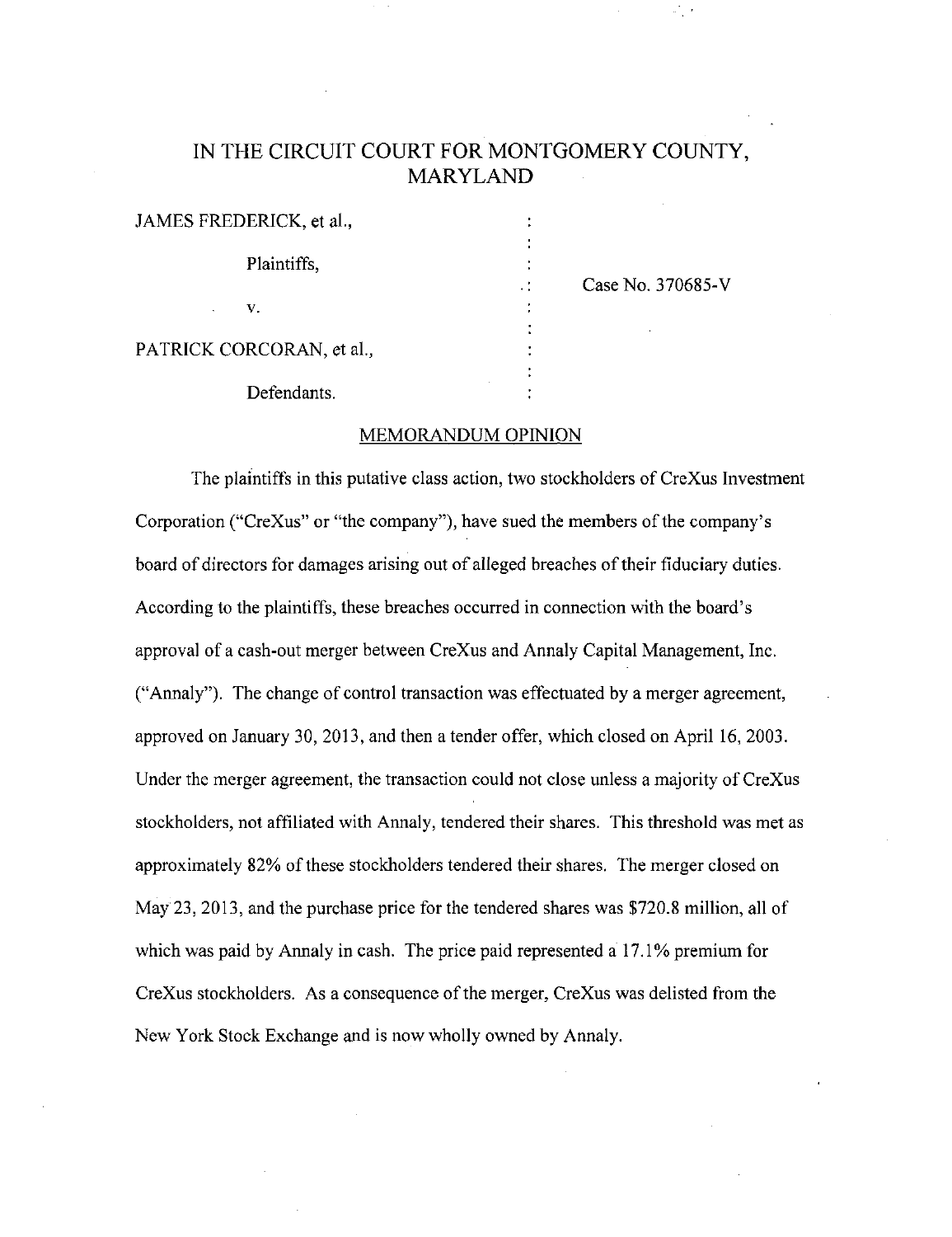#### Procedural Background

This case was initiated by the plaintiffs on November 16, 2012, shortly after CreXus issued a press release announcing the original Annaly offer (which was made on November 9, 2012) but before the parties had entered into a merger agreement (which was signed on January 30, 2013). CreXus filed its initial Schedule 14D-9 on March 18, 2013 (which described the transaction and recommended it to the stockholders), and the plaintiffs filed a Second Consolidated Amended Class Action Complaint ("amended complaint") on April 26, 2013. The defendants moved to dismiss the amended complaint, and the court held a hearing on the motions to dismiss on August 7, 2013. At the conclusion of the hearing, the court granted the motions and dismissed the plaintiffs' amended complaint with prejudice, and without leave to amend. At the hearing the court advised that a written decision would follow, elaborating upon the reasons stated by the court at the conclusion of the hearing. This is that written decision.

As noted above, this case was filed in November 2012. After the court denied the plaintiffs' motion for expedited discovery on March 22, 2013, the plaintiffs abandoned any attempt to enjoin the tender offer and second step merger between the acquisition subsidiary of Annaly and CreXus. The motion to expedite was denied because the deal protection devices the plaintiffs complained of at the initial hearing, a \$25 million termination fee, a post-agreement go shop provision, a top-up provision so that Annaly could effectuate a short-form merger, and Annaly's right to make a topping bid, were not so obviously unreasonable in the context of this particular transaction so as to necessitate expedited, pre-injunction discovery or other special treatment. To the contrary, after reviewing an earlier and quite similar amended complaint (filed March 21, 2013), the

 $\overline{2}$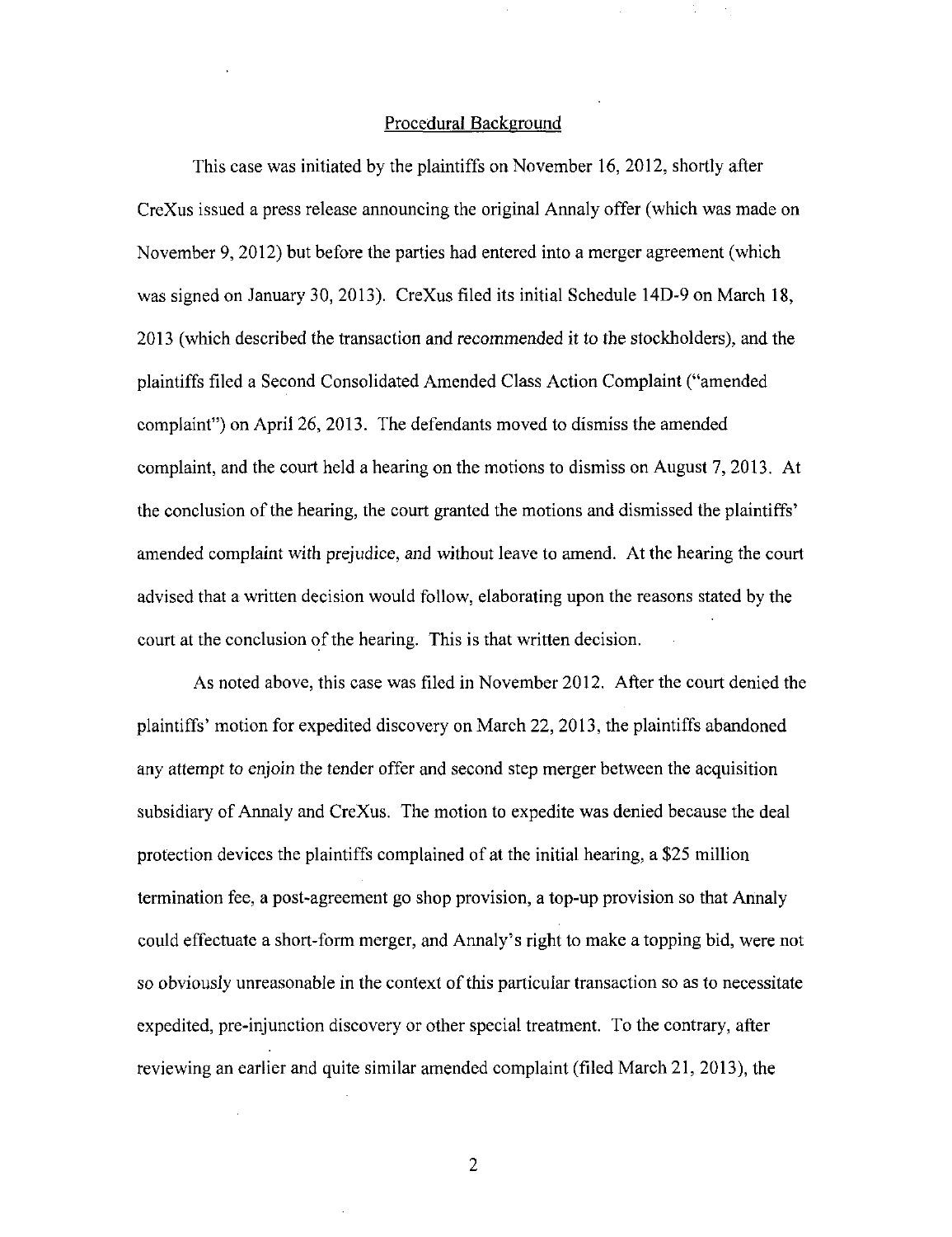court concluded that comparable deal protection provisions either have been approved, or have not been disapproved, by the Delaware Court of Chancery in the context of a request for expedited discovery or a preliminary injunction. See, e.g., In Re Bioclinica, Inc., Shareholder Litigation, No. 8272-VCG, 2013 WL 673736 (Del. Ch., Feb. 25, 2013); In Re Orchid Cellmark, Inc. Shareholder Litigation, No. 6373-VCN, 2011 WL 1938253 (Del Ch., May 12, 2011). See also in Re Compellent Technologies, Inc. Shareholder  $Litigation$ , No. 6084-VCL, 2011 WL 2382523 (Del. Ch., Dec. 9, 2011)(discussing deal protection devices in the context of a class action settlement that resulted in the modification of some of the those).<sup>1</sup>

The parties then proceeded to brief the two central questions in this case.<sup>2</sup> First, whether the amended complaint sufficiently pled the lack of independence of the Special Committee such that its decision should not be accorded deference under the business judgment rule. Second, whether the amended complaint stated a cognizable claim that the Special Committee failed to discharge their " $Re$ *vlon* duties"<sup>3</sup> in connection with negotiating and approving the transaction with Annaly, which amounted to the sale of the

<sup>&#</sup>x27; The court is aware that, ordinarily, unreported opinions have no precedential value. Md. Rule 1- 104(a). However, the court has referred to certain unpublished opinions ofthe Delaware Court of Chancery for their persuasive analysis. See Clancy v. King, 405 Md. 541, 558 n.17 (2009). Published decisions of the Delaware courts on matters of corporate law frequently are highly persuasive, unless plainly inconsistent with settled Maryland law. See Kramer v. Liberty Property Trust, 408 Md. 1, 24-25 (2009).

 $2$  The court is aware that other legal issues may lurk in this case. However, the court has addressed only the issues actually raised by the parties, leaving other possibly important issues for another day. See Gatz Properties, LLC v: Auriga Capital Corp., No. 4390, 59 A>3d 1206 (Del., 2012)(reminding the Court of Chancery to address only the issues raised by the parties).

 $3$  Revlon, Inc. v. MacAndrews & Forbes Holdings, Inc., 506 A2d. 173 (Del. 1986). See also Malpiede v. Townson, 780 A.2d 1075, 1083-84 (Del. 2001)(discussing Revlon duties under Delaware law).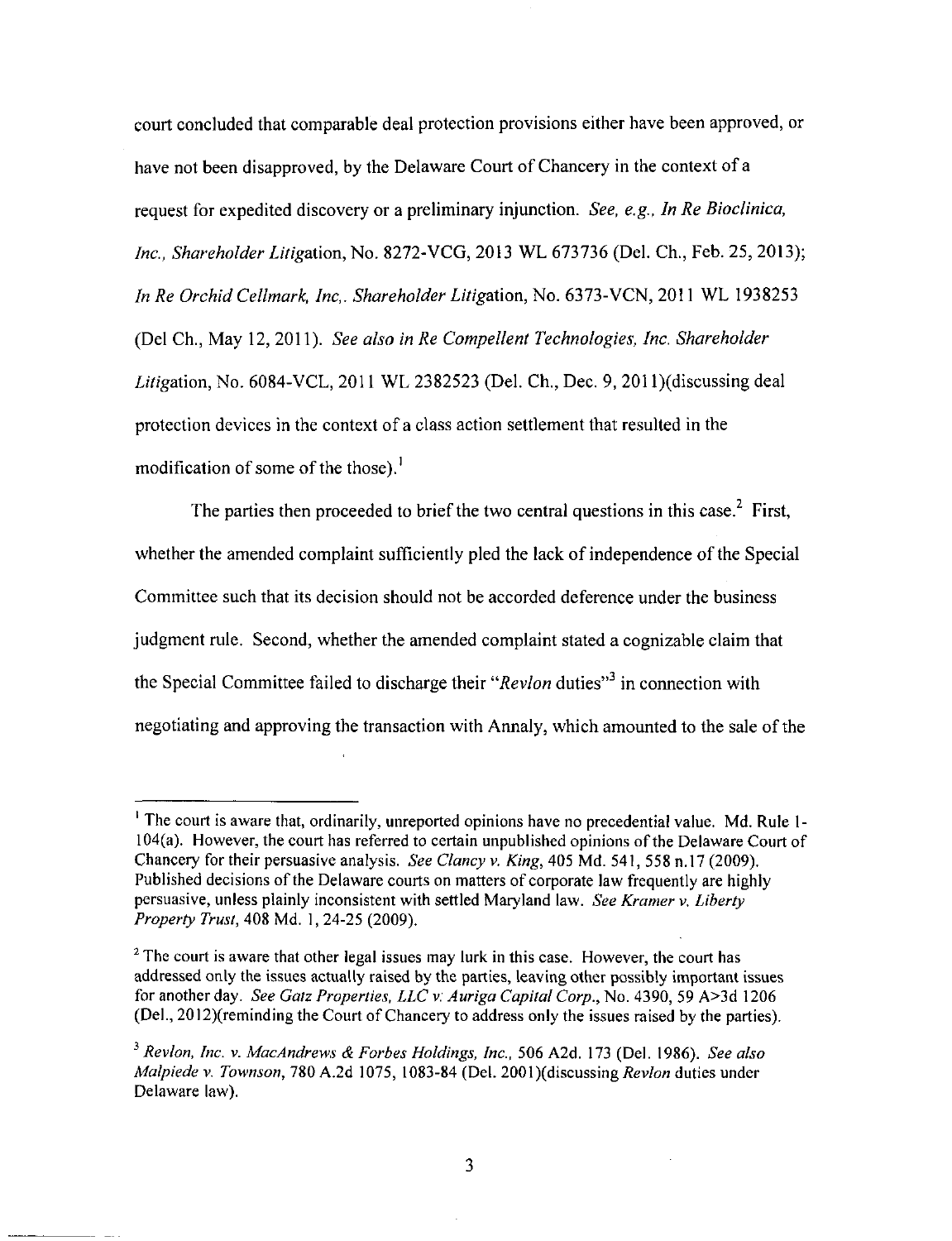company for cash.<sup>4</sup> The third issue is whether the amended complaint stated a breach of fiduciary duty claim against Annaly, and an aiding and abetting claim against Annaly, FIDAC and CreXus.

### Legal Standard

In ruling on a motion to dismiss under Md. Rule 2-322(b), the court accepts as true all well-pled facts in the amended complaint and any reasonable inferences derived from those facts, in a light most favorable to the non-moving party. Review at this juncture is cabined to the pertinent pleading, and any documents attached to or incorporated into that pleading by reference. In this case, the amended complaint repeatedly and specifically references, and quotes from, the Schedule 14D-9 filed by CreXus with the Securities and Exchange Commission on March 18, 2013, as well as the company's Form 10-K, filed on April 12, 2012.<sup>5</sup> As a consequence, the court may consider these documents and their contents in ruling on the pending motions to dismiss. Md. Rule 2-303(d). The court's objective at this point simply is to see whether relief can or cannot be granted on the basis of the facts alleged in the amended complaint as a

 $<sup>4</sup>$  The court is aware that the controlling authority in Maryland is *Shenker v. Laureate Education*,</sup>  $Inc., 411$  Md. 317, 338-39, 351 (2009), which generally follows *Revlon* and its progeny, at least in the context of a cash-out merger. In this context, Revlon is simply a short-hand for the board's duties of candor and maximization of stockholder value once the decision to sell had been made.

<sup>&</sup>lt;sup>5</sup> The Schedule 14D-9 is cited or referred to by the plaintiffs in  $\P$  4 through 7 and  $\P$  59 of the amended complaint filed on April 26, 2013. The plaintiffs quote extensively from the Form 10- K, in  $\P$  34 and 35. As a practical matter, and given the heavy reliance on these documents by the plaintiffs in their pleading, they are incorporated by reference into their complaint within the meaning of Md. Rule 2-303(d). Cf. In re Synthes, Inc., Shareholder Litigation, 50 A.3d 1022, 1026 (Del. Ch. 2012)("Having premised their recitation of the facts squarely on [the defendants' SEC filing] and incorporated it, the plaintiffs cannot fairly, even at the pleading stage, try to have the court draw inferences in their favor that contradict that document, unless they plead nonconclusory facts contradicting it.").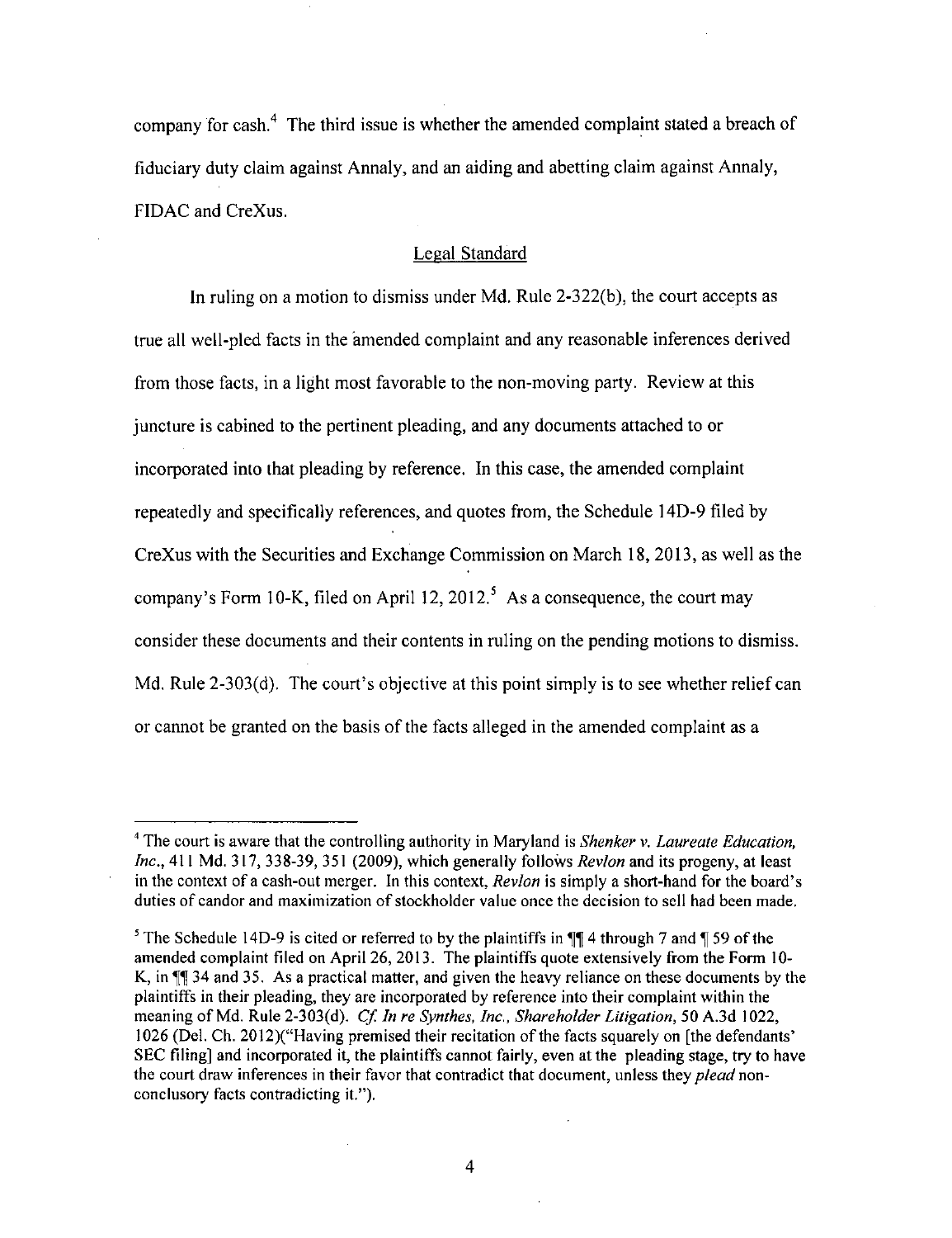matter of law. Converge Services Group, LLC v. Curran, 383 Md. 462, 475 (2004); Kendall v. Howard County, 204 Md. App. 440, 446-47 (2012).

Boilerplate or conclusory allegations do not receive the benefit of this forgiving standard. RRC Northeast, Inc., v. BAA Maryland, Inc., 413 Md. 638, 644 (2010). "[A]ny ambiguity or uncertainty in the allegations bearing on whether the complaint states a cause of action must be construed against the pleader." Ronald M. Sharrow, Chtd. v. State Farm Mut. Auto Ins. Co., 306 Md. 754, 768 (1986); Cf. Berman v. Karvounis, 308 Md. 259, 265 (1987)("what we consider are allegations of fact and inferences deducible from them, not merely conclusory charges."). A claimant still must allege sufficient facts to constitute a cause of action. *Ver Brycke v. Ver Brycke*,  $379$  Md.  $669$ ,  $696-97$  (2004); Scott v. Jenkins, 345 Md. 21, 27-28 (1997). Consequently, "a pleading that fails to allege [legally sufficient] facts, or that fails to demand a particular form of relief, fails to fulfill the purposes of pleading." P. NIEMEYER & L. SCHUETT, MARYLAND RULES COMMENTARY at 180 (3d ed. 2003).

In short, in ruling upon a stockholder's challenge to a merger, a "trial court is not required to accept every strained interpretation of the allegations proposed by the plaintiff[s]  $\dots$  [and] a claim may be dismissed if allegations in the complaint or the exhibits incorporated into the complaint effectively negate the claim as a matter of law." Malpiede v. Townson, 780 A.2d 1075, 1083 (Del. 2001)(footnote omitted).

#### The Transaction

Armaly is a Maryland corporation, but is based in New York City. Annaly is a real estate investment trust ("REIT"), that invests principally in mortgage-backed securities and other debt instruments. In 2008, Annaly formed CerXus and, in connection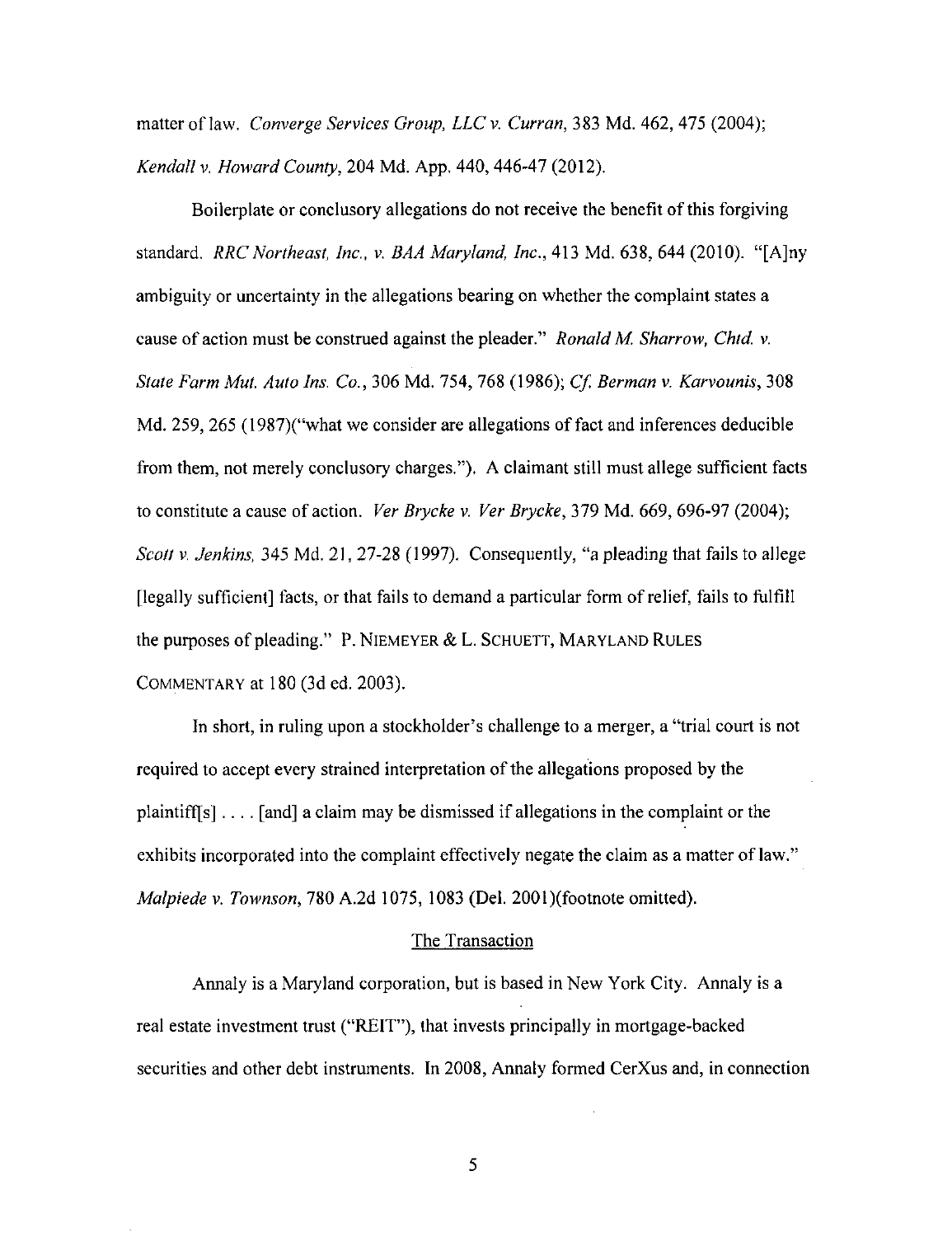with CreXus's initial public offering ("IPO") in September 2009, acquired 25% of the outstanding stock. The initial offering price was \$15.00 per share. Annaly's stock ownership was reduced to 12.4% as a result of a subsequent public offering.

CreXus, also a REIT chartered in Maryland, acquires, manages and finances commercial mortgage loans and other mortgaged-backed debt instruments. In connection with the original IPO, CreXus entered into a management agreement with Fixed Income Discount Advisory Company ("FIDAC"), an external REIT manager. FIDAC is a wholly owned subsidiary of Annaly and managed the day-to-day operations of CreXus under a management agreement, dated August 31, 2009. CreXus had no employees, other than its officers. These officers also are employed by FIDAC and are officers of Annaly. These potential conflicts were clearly disclosed by the company in its SEC filings.<sup>6</sup>

At the time of the challenged transaction, CreXus had a five-member board of directors, two of which, Kevin Riordan and Ronald Kazel, are affiliated with Annaly and FIDAC. As noted above, Riordan and Kazel are managing directors of FIDAC and Annaly. The company had three outside directors, not affiliated with Annaly or FIDAC: Robert B. Eastep, Patrick Corcoran and Nancy Jo Kuenstner.

Eastep is a certified public accountant and has been on the board since 2009. Eastep is a Senior Vice President and the Chief Financial Officer of Central Virginia Bankshares, Inc., which is listed on the NASDAQ. Previously, Eastep had served as Executive Vice President and the Chief Financial Officer of Saxon Capital, Inc., a NYSE listed REIT that serviced residential loans prior to its sale to Morgan Stanley. Earlier in his career, Eastep directed SEC audit engagements at KPMG. Eastep has a B.S. in business administration from West Virginia University, and holds a Certificate in

 $6$  Amended Complaint at  $\P$  34.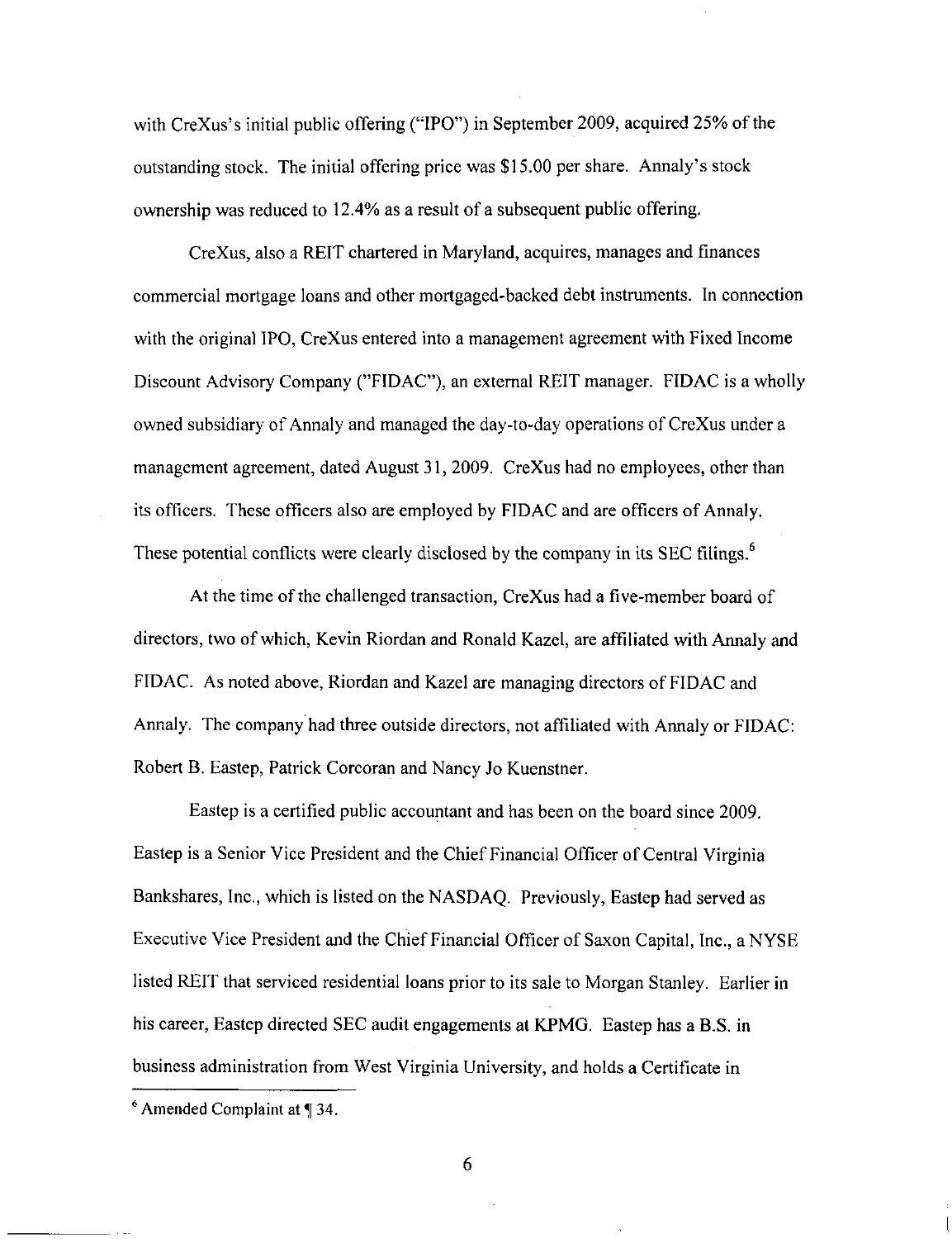financial management from the Kellogg Graduate School of Management of Northwestern University.

Corcoran, a board member since 2009, is the Director of Central Michigan University's real estate development and finance program. Previously, Corcoran had served as the head of commercial mortgage-backed securities at J.P. Morgan. In addition, Corcoran has held senior positions at Nomura Securities, the Prudential Insurance Company and the Federal Reserve Bank of New York. He has two masters degrees and a Ph.D. in economics from the University of Michigan.

Kuenstner, a board member since 2009, was an investment banker at both J.P. Morgan and Citibank, for a combined two decades. She currently serves as a director of another public company, as well as Lafayette College. Kuenstner is the former president and Chief Executive Officer of the Law Debenture Trust Company of New York, which provides corporate trust and related services in the Unites States and major foreign banking centers, including the United Kingdom and Hong Kong. Kuenstner has an MBA from the University of North Carolina.

On November 5, 2012, the company's stock price was \$11.31 per share. On November 8, 2012, it closed at \$10.98 per share.

At a CreXus board meeting held on November 9, 2012, Wellington Denahan, the Chairman and CEO of Annaly, advised the CreXus board that Annaly was interested in purchasing the company. The CreXus board determined that, in view of Annaly's 100% ownership of FIDAC and significant ownership of the company, it needed to form a Special Committee of independent directors to review any proposal from Annaly. At this meeting, Annaly advised the CreXus board that it had hired Bank of America Merrill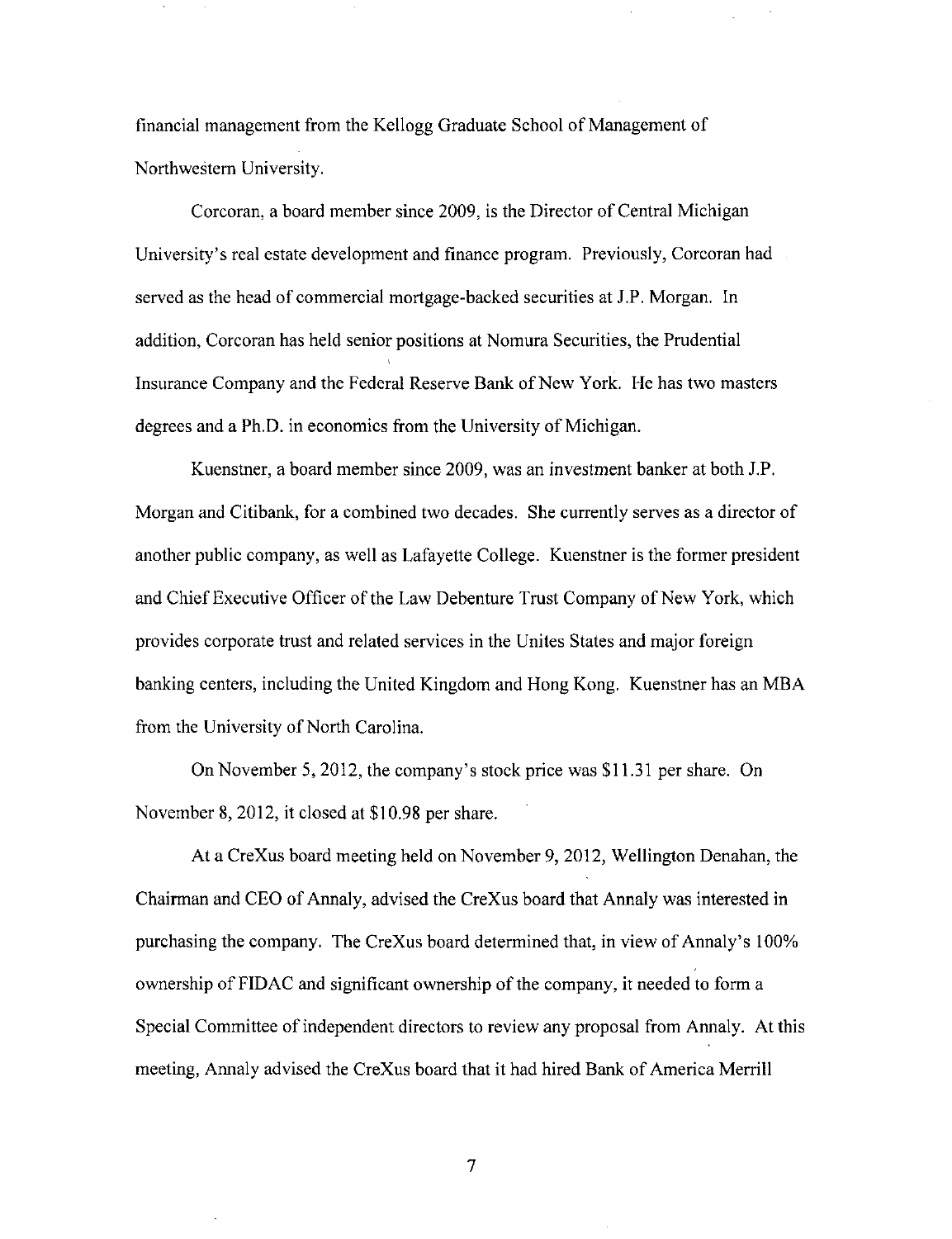Lynch ("BofA Merrill Lynch") as its financial advisor, and K&L Gates LLP as legal counsel in connection with any proposed transaction with CreXus. Following the board meeting, Kuenstner, Eastep and Corcoran met separately to discuss the process for considering the anticipated written offer from Annaly. They agreed to meet again if Annaly presented a written proposal. Later that same day the Annaly board approved a proposed acquisition of 100% of CreXus for \$12.50 per share, in cash. A written proposal was delivered to the CreXus board.

Kuenstner, Eastep and Corcoran met the next day, November 10, 2012, to discuss the Annaly offer and the formation of a Special Committee of CreXus' board to formally consider Annaly's proposal or any other strategic alternatives. Later that same day the CreXus board approved the establishment ofa Special Committee, comprised of Kuenstner, Eastep and Corcoran, "with the power and authority .. . to consider the November 9 offer [from Annaly] and other potential strategic alternatives, to reject or approve any such potential transaction to the fullest extent permitted by Maryland law and to engage separate financial, legal or other advisors."

Both Annaly and CreXus issued press releases on November 12, 2012, announcing the Annaly offer, and CreXus separately announced the formation of the Special Committee. On November 13, 2012, CreXus's stock closed at \$12.35, which was below the \$12.50 offered by Annaly on November 9, 2012.

The Special Committee held two meetings on November 12, 2012, to discuss potential candidates for its financial and legal advisor. Candidates for the legal advisor were interviewed between November 13 and November 16, 2012. At a meeting on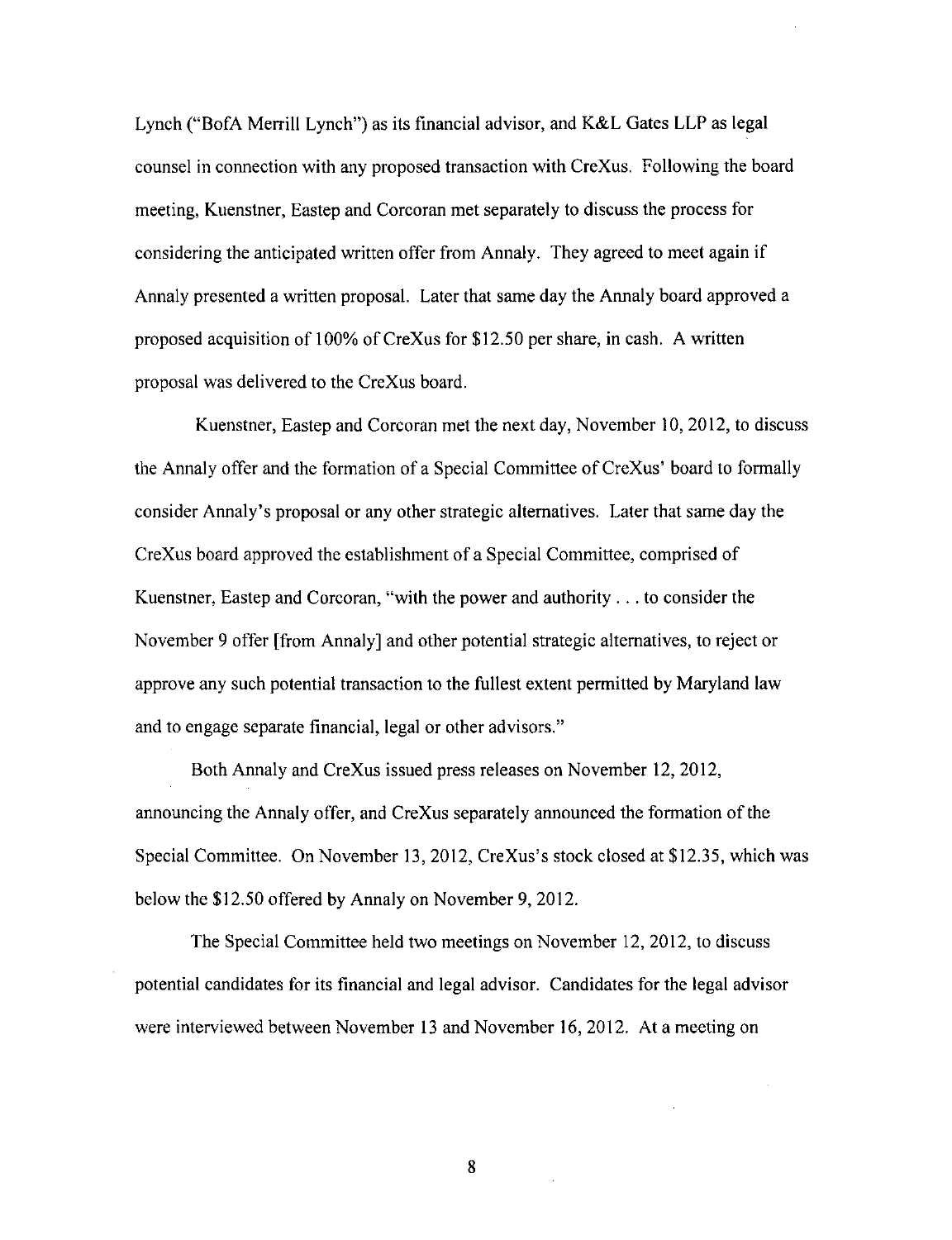November 16, 2012, the Special Committee selected Goodwin Proctor LLP as its legal advisor, and discussed potential financial advisors.

The Special Committee next met on November 20, 2012, to further discuss Annaly's offer and the selection of a financial advisor. The Special Committee decided to hire a firm that was familiar with its line of business but with no significant existing relationship with Annaly. That same day, the Special Committee decided to engage Lazard Frères & Co. ("Lazard") as its financial advisor and, along with attorneys from Goodwin Proctor, began negotiating financial terms with Lazard.

The Special Committee met on November 29, 2012, to discuss the terms of Lazard's engagement, as well as Annaly's November 9th proposal. The Special Committee also discussed the potential revocation of a prior right granted to Annaly to acquire up to 35% of the company's stock, viewing such an increased (from 12.4%) ownership level as a possible deterrent to third party bids. Goodwin Proctor reported that it had been contacted by a financial advisor of a potential bidder, but the Special Committee decided to defer further contact with this potential bidder \*'until after it had formally retained a financial advisor and determined whether or not to pursue a strategic transaction." Lazard's engagement letter was signed on November 27, 2012.

The Special Committee next met on December 3, 2012 to discuss stockholder lawsuits that had been filed in the wake of the announcement. On December 12, 2012, a protocol was put in place to enable the Special Committee to obtain information from FIDAC, but at the same time to preclude the committee's deliberations from being revealed to Annaly.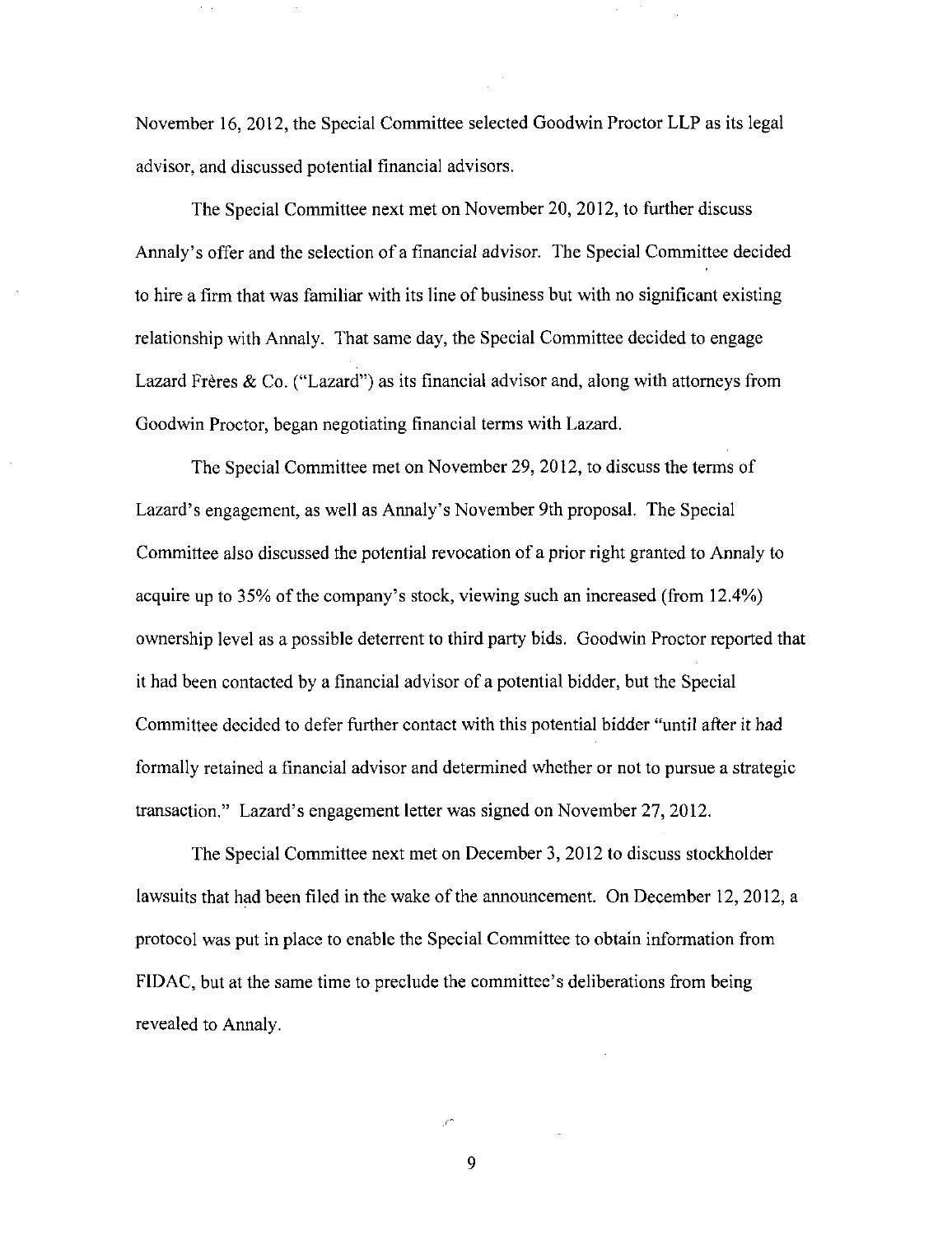On December 14, 2012, the Special Committee asked FIDAC to prepare threeyear financial projections for CreXus, along with a business plan, to provide baseline against which strategic offers could be measured. At that time, Lazard had been contacted by four potential bidders, and the Special Committee told Lazard to contact the parties who had expressed interest to keep their interest alive in the event that the Special Committee decided to sell the company.

Annaly, through its legal counsel, gave the Special Committee, though its legal counsel, a proposed draft merger agreement on December 17, 2012. Among other terms circulated by Annaly were an all cash, two-step merger, a 30-day post agreement go shop provision, and a five day matching period. The Special Committee told Goodwin Proctor not to respond to the Annaly proposal until the committee had decided whether to remain independent or to sell the company. On December 28, 2012, the Special Committee and Lazard discussed the status of FIDAC's three-year projections and the assumptions on which they were to be based.

On January 2, 2013, CreXus and Annaly signed an agreement precluding Annaly from increasing its stock ownership as long as the Special Committee was considering its offer, and no sooner than May 30, 2013. Two days later the Special Committee met to review the financial projections FIDAC had prepared at its request, and discussed the assumptions used in those projections.

On January 9, 2013, the Special Committee met and discussed the financial projections received from FIDAC with Lazard, along with Lazard's preliminary valuation analysis and assessment of the M&A climate. The committee also discussed a possible decision not to sell the company or simply allowing it to go into "runoff mode.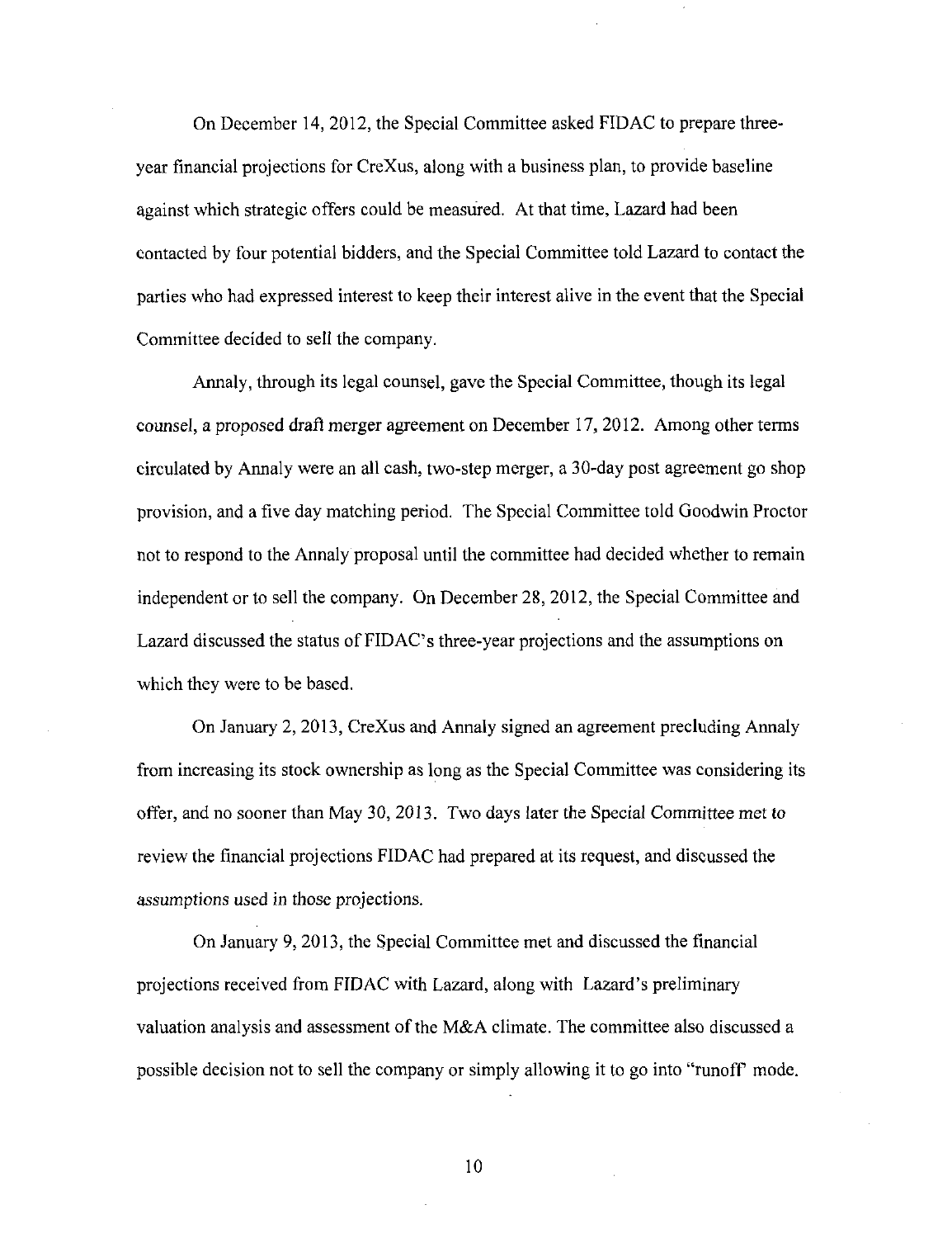At the meeting on January 11, 2013, the Special Committee met with Goodwin Proctor and Lazard to discuss potential options for the company, including the offer from Annaly. The issue of the FIDAC termination fee also was discussed, along with how this might affect third party bidders. At this meeting, the committee decided to pursue a strategic transaction, and discussed ways to get Annaly to increase the merger consideration and modify the proposed deal terms prior to the committee starting a broader solicitation from third parties. The committee reasoned that having a definitive agreement with Annaly before a market check was the preferred route, as long as it included a 45 day go shop provision. In its view, third party bidders would be more likely to submit their highest bids if they knew in advance the definitive terms of the Annaly transaction. A 45 day go shop provision was sufficient, in the committee's view, due to the relative ease of valuing CreXus' mortgage assets. As well, the committee concluded that third party bidders would be in no worse position if an agreement were signed because Annaly would have to credit the FIDAC termination fees against its own termination fee. Lazard and Goodwin Proctor were authorized to negotiate with Annaly for improved terms and a higher price. Lazard discussed the Special Committee's views with BofA Merrill Lynch later that same day.

On January 16, 2013, Goodwin Proctor gave K&L Gates a revised merger agreement, which provided that any tender offer could not proceed until the expiration of the 45 day go shop period, eliminated Annaly's matching rights, and required a superior proposal to purchase only 51% of the company, as compared with Annaly's proposed purchase of 100%. Also included was the requirement that any termination fee be credited against the FIDAC termination fee.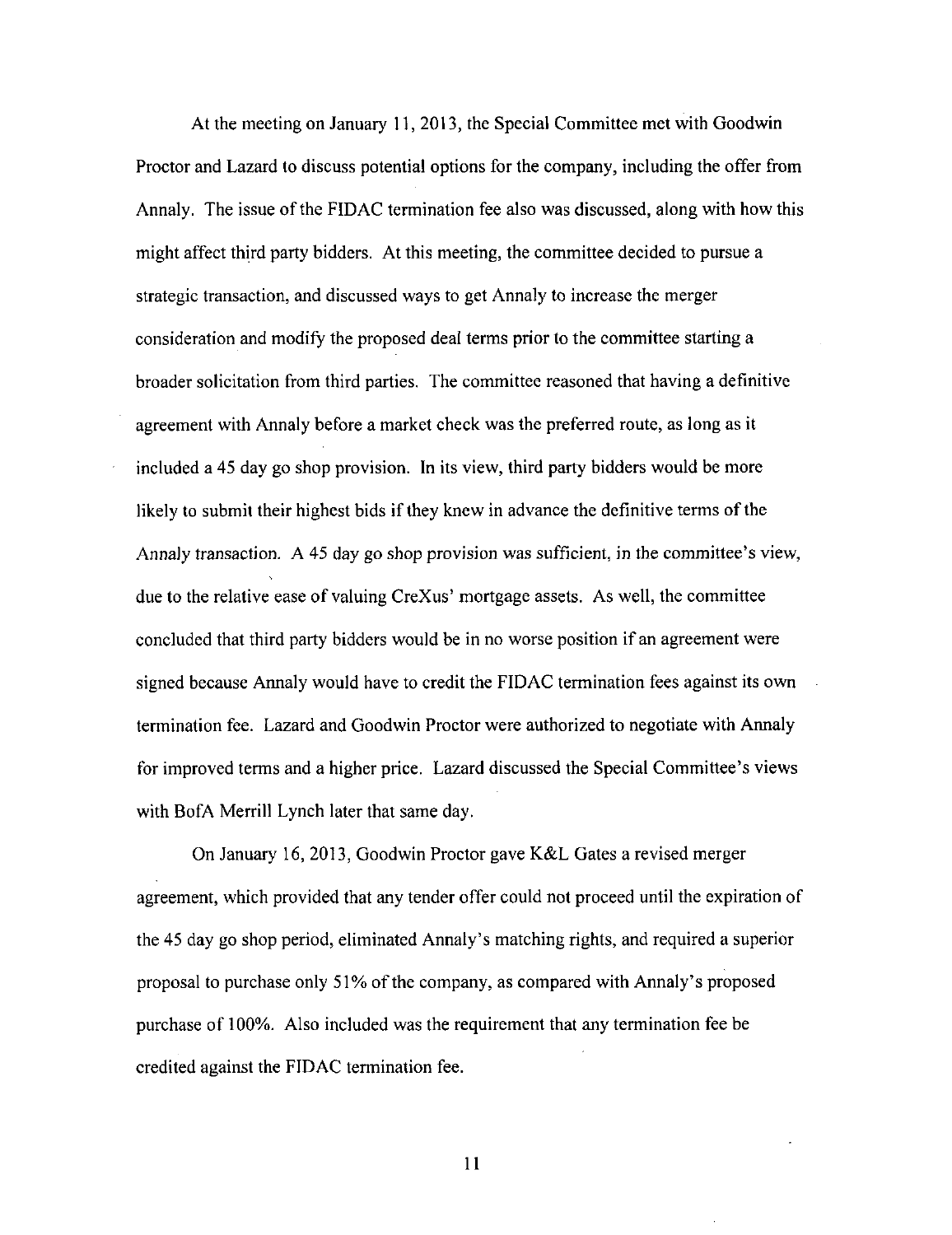On January 18, 2013, Annaly raised its share price to \$12.70 per share, and declined to extend the go shop period to 45 days from 30 days, or to give up its matching rights. The Special Committee met on January 23, 2013, to discuss Annaly's revised offer. Further meetings were held on January 23 and January 25, 2013, to discuss possible counter-offers to Annaly both on price and deal terms. Lazard and BofA Merrill Lynch met several times to review various proposals, and finalized the confidentiality agreement between Annaly and CreXus.

After Annaly raised is offer to \$13.00 per share, the Special Committee met with Lazard and Goodwin Proctor five times between January 27, 2013 and January 30, 2013, and discussed the negotiations with Annaly and each side proposed changes to deal terms, including crediting any termination fee to the FIDAC termination fee because any third party purchaser likely would terminate the FIDAC agreement.

On January 30, 2013, the Special Committee approved a definitive merger agreement with Annaly at \$13.00 per share, the material terms of which are discussed in more detail later in this opinion. The Annaly board approved the agreement that same day, and the transaction was publicly announced on January 31, 2013. Among the reasons why the Special Committee recommended the transaction with Annaly were the following:

- The offer price of \$13.00 represented a 17 % premium over the closing share price of November 9, 2012, the last trading day prior to the first public announcement.
- The company's stock price had not exceeded the offer price in the last twelve months.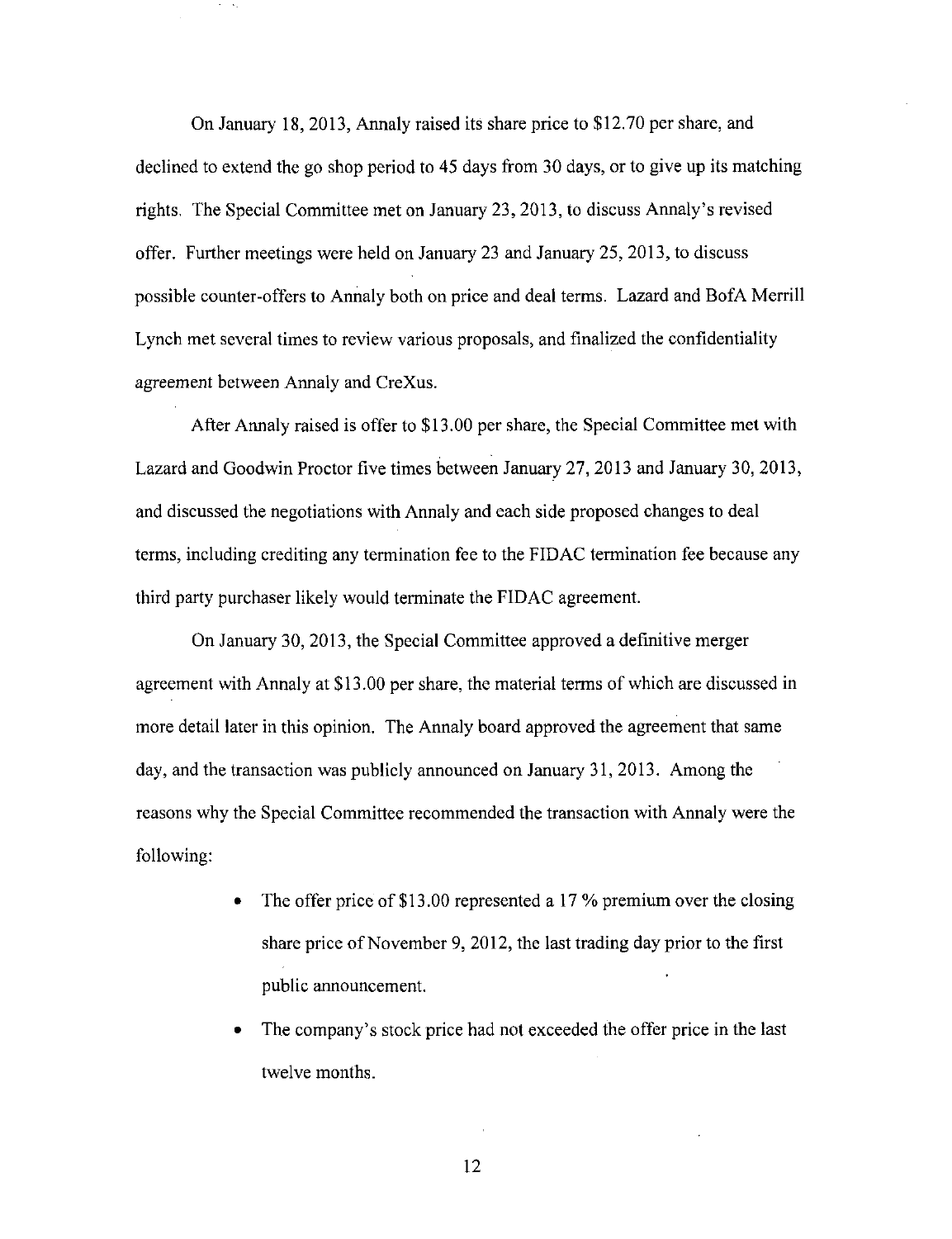- Annaly's offer of \$13.00 was the highest price reasonably obtainable.
- An all cash transaction, with no financing contingencies, provided certainty of a timely closing.
- Lazard provided a favorable fairness opinion.
- The 45 day go shop period was an adequate market check and no third party bidders were dissuaded.
- The maximum termination fee was only 2.5% of the deal value, and it was fully creditable to the FIDAC termination fee.
- The transaction could be finalized only after a vote of the majority of CreXus stockholders, not including Annaly.

On January 31, 2013, Lazard began the 45 day go shop period and contacted 47 potential bidders, including all of the parties which previously had expressed an interest in the company. Ultimately no superior bids emerged and CreXus filed a Schedule 14D-9 on March 18, 2013.<sup>7</sup> After the solicitation period, over 82% of the public stockholders, not including Annaly, voted in favor of the transaction. The transaction with Annaly closed on May 23, 2013.

### **Discussion**

### A. The Parties Contentions

In moving to dismiss, the defendants argue that the amended complaint does not allege sufficient facts to show that the Special Committee labored under any disabling conflicts, such that their actions are not entitled to the presumptions attendant to the business judgment rule. Second, the defendants contend that the amended complaint fails

<sup>&#</sup>x27; Amendments to the Schedule 14D-9 were filed by CreXus on April 2, 2013 and April 10, 2013. These amendments do not affect the result in this case.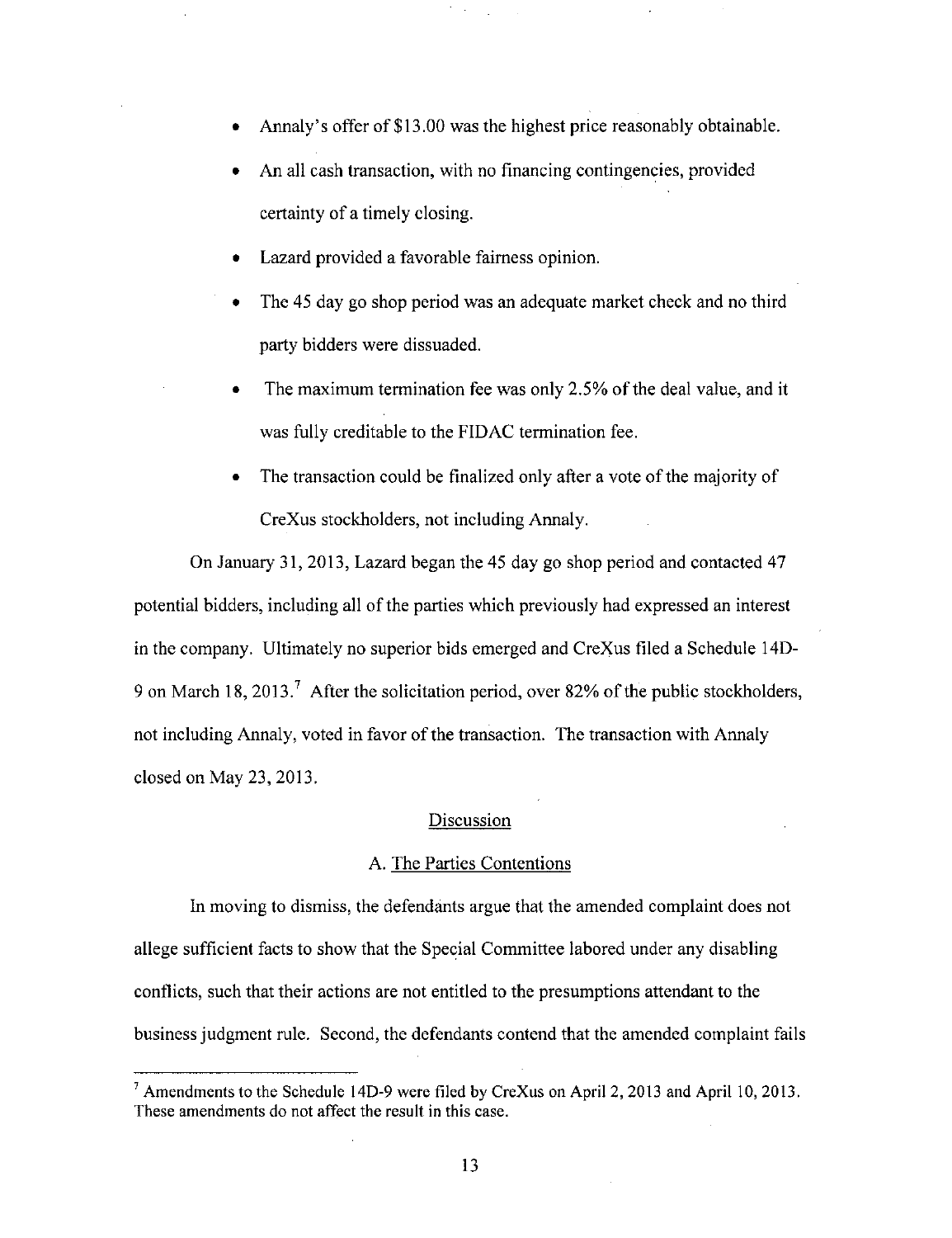to sufficiently allege that the sales process used by the Special Committee, or any deal terms to which they agreed, evidences a violation of any fiduciary duties either by CreXus, the Special Committee or the company's board as a whole, or by Annaly. They also contend that the plaintiffs failed to allege any material misstatements in or omissions from the Schedule 14D-9 filed by CreXus, explaining the Special Committee's reasons for recommending the transaction.

The plaintiffs counter that they have sufficiently pled facts to show that the Special Committee was not independent and that this lack of independence warrants further judicial review. In their view, the members of the Special Committee were so dominated and controlled by Annaly, such that their actions should be viewed as those of Annaly itself. They point to a number of items: CreXus was an externally managed REIT; the external managers, FIDAC directly and Annaly indirectly, had superior access to information; Annaly possessed effective voting control and maintained practical control over  $CreXus$ ,  $\delta$  The plaintiffs also point to the fact that the members of the Special Committee were originally appointed to their seats on the CreXus board by Annaly when the company went public in September 2009, making them beholden to Annaly.<sup>9</sup> The plaintiffs also point to the fact that the members of the Special Committee received compensation for serving on the CreXus board, in both cash and stock.<sup>10</sup> Finally, the plaintiffs contend that the board (including the members of the Special Committee) had favored Annaly in the past and that this transaction, and the Special Committee's

 $*$  Amended Complaint at  $\P$  10, 31, 33-35.

 $^9$  Amended Complaint at  $\P$  14-15, 17.

 $^{10}$  Amended Complaint at ¶¶ 38, 39.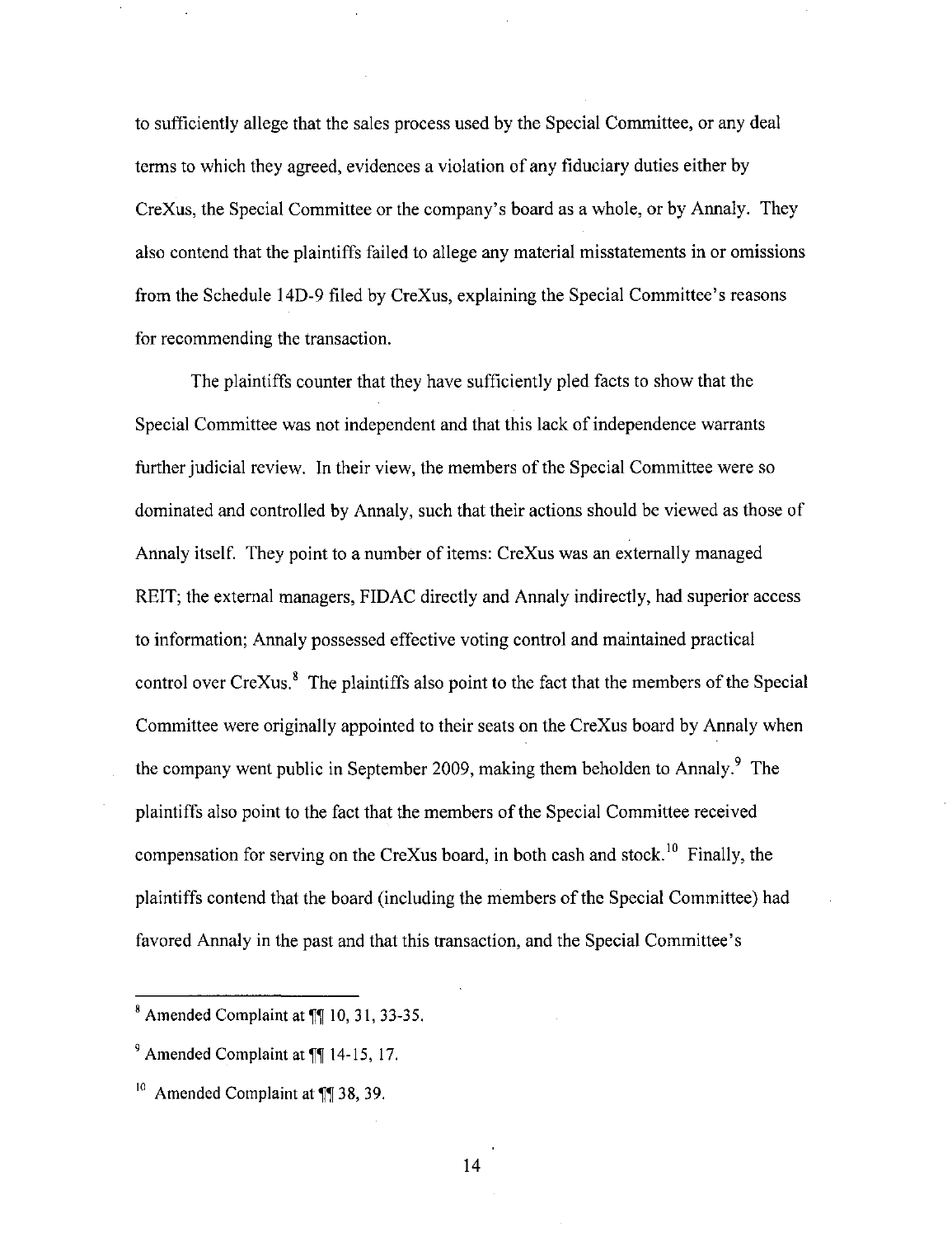conduct, is simply of a piece with prior decisions favorable to Annaly, and further evidence of lack of independence.<sup>11</sup>

The plaintiffs second main contention is that the process employed by the Special Committee in deciding to sell the company was inadequate and did not sufficiently maximize stockholder value. This contention has a number of subparts. With respect to the sales process itself, the plaintiffs criticize, among other things, the lack of any presigning market check, the Special Committee's decision to sign a definitive merger agreement with Annaly before shopping the company to other potential buyers, the Special Committee's use of and reliance upon financial projections prepared by an Annaly affiliate (FIDAC, the external manager of the CreXus), the termination fee and what they view as an illusory post-agreement go shop provision. $^{12}$ 

The plaintiffs also contend that the price of \$13.00 per share was too low,  $^{13}$  and that the Special Committee agreed to unreasonable deal protections devices.<sup>14</sup> Finally, the plaintiffs point to what they view as inadequate disclosures in the Schedule 14D-9.<sup>15</sup>

# B. The Independence Of The Special Committee

<sup>&</sup>lt;sup>11</sup> Amended Complaint at  $\P$  9, 46-51. This contention, that CreXus had elected an equity sale over a possible alliance with Starwood, in order to favor Annaly, was rejected by this court in a prior lawsuit. Clark v. Corcoran, No. 361865 (September 12, 2012). Judge Mason dismissed the derivative complaint finding no merit in these contentions. This court agrees with Judge Mason's rulings and declines to revisit this issue.

 $12$  Amended Complaint at  $\P\P$  11, 53-58, 63-64.

 $^{13}$  Amended Complaint at  $\P$  66-67, 70, 71-75.

 $^{14}$  Amended Complaint at  $\P$  53, 63.

 $^{15}$  Amended Complaint at  $\P$  29, 60, 62, 73.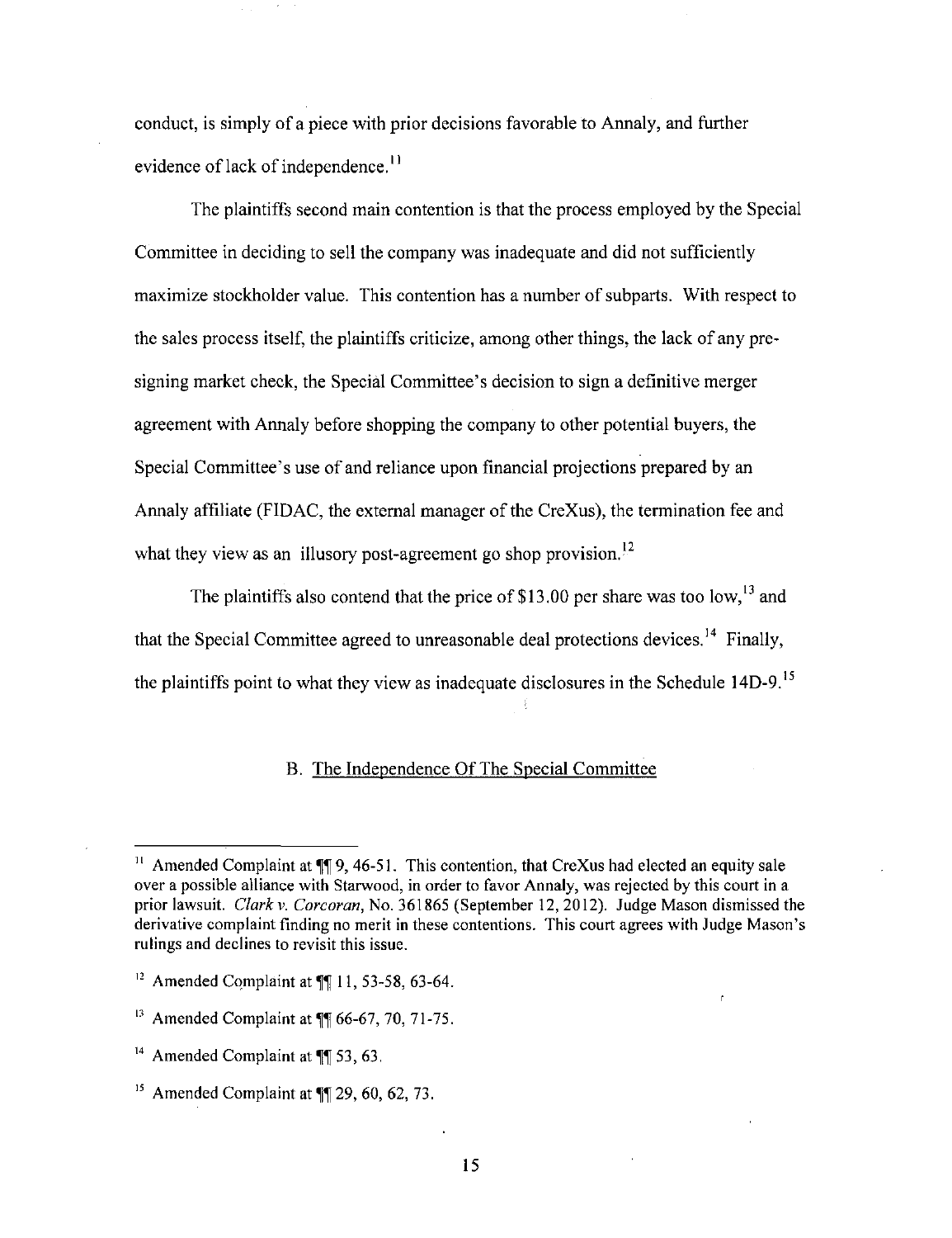Special Committees are expressly allowed under Maryland law.<sup>16</sup> Structurally, it is undisputed that a Special Committee was properly appointed in this case. The Schedule 14D-9 states (and no contrary facts have been pled by the plaintiffs) that the Special Committee was authorized by board resolution and that it was empowered "to reject or approve any potential transaction to the fullest extent permitted by Maryland law and to engage separate financial, legal or other advisors."<sup>17</sup> The record before the court shows that the Special Committee could and did hire qualified legal and financial advisors, neither of which had any prior material dealings with Annaly. Nor did these advisors have any particular expectation of future business from Annaly. The plaintiffs have not alleged otherwise.

It also is manifest that the Special Committee, at least structurally, had the authority to just say no. As well, the Special Committee was authorized to explore any other potential transaction, in addition to that presented by Annaly. Ultimately, a board vote approving the transaction was taken in this case, by a vote of the majority of the directors.<sup>18</sup> Riordan and Kazel abstained.

In the context of a merger, factual allegations showing, or permitting the inference, that the majority of the board, or the Special Committee, was not both disinterested and independent will provide sufficient support for a claim for breach of

<sup>&</sup>lt;sup>16</sup> Md. Code, Corps. & Ass'ns § 2-411(a)(1); § 8-206.

<sup>&</sup>lt;sup>17</sup> Schedule 14D-9 at p. 6. See J. HANKS, MARYLAND CORPORATION LAW  $\S 6.16$  (2012) Supplement)(discussion of the powers of the board and special committees under Maryland law).

 $<sup>18</sup>$  A vote of the full board of directors, not just the Special Committee, appears to have been</sup> required in this case as the power to approve the merger and make a recommendation to the stockholders in this circumstance could not be delegated. Md. Code, Corps. & Ass'ns, § 2-  $411(a)(2)$ ; § 8-206.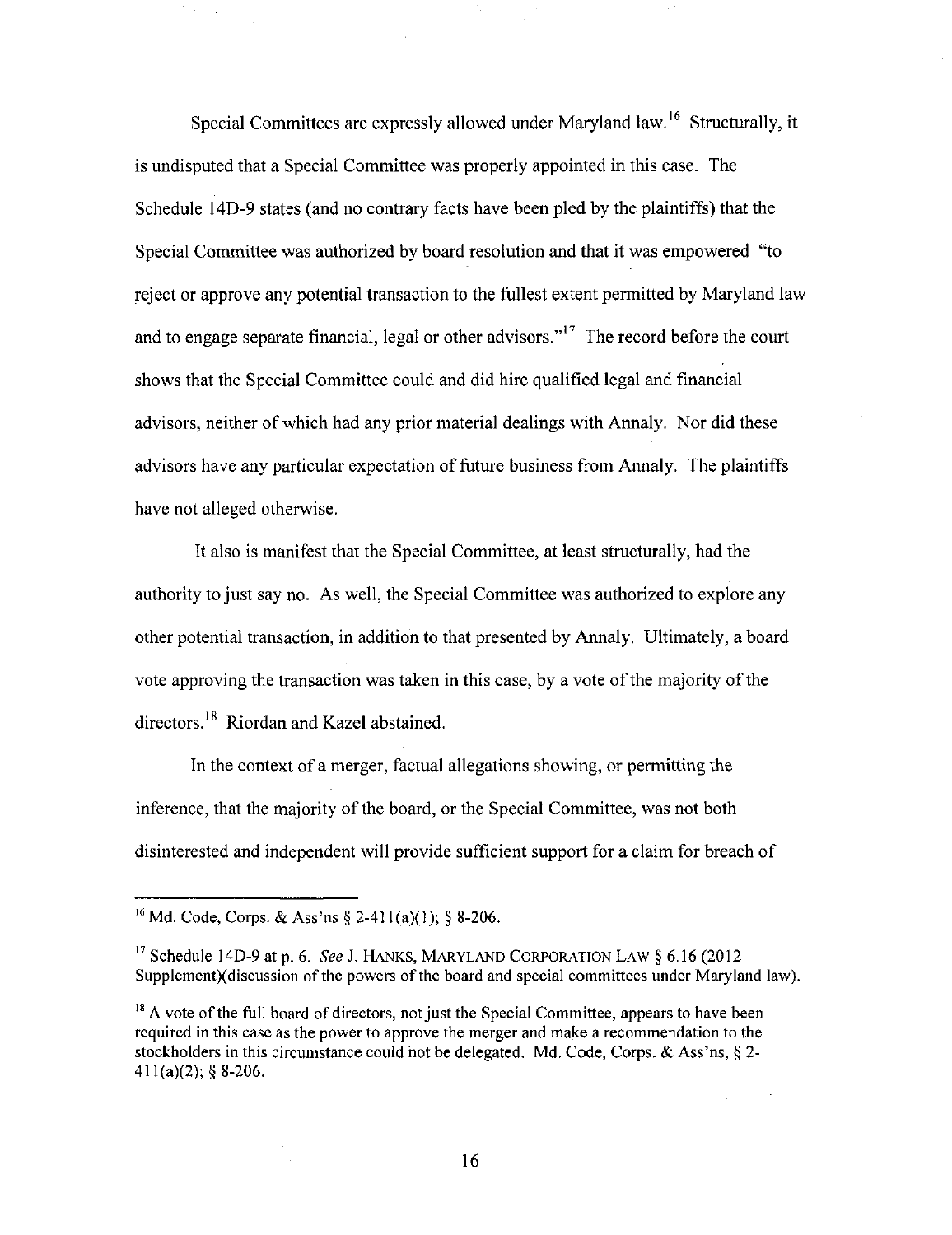fiduciary duty and survive a motion to dismiss. However, to sufficiently allege that a director is not independent, a plaintiff must set forth specific facts demonstrating that the director is "beholden" to a controlling party "or so under the [controlling party's] influence that [the director's] discretion would be sterilized." Rales v. Blasband, 634 A.2d 927, 936 (Del. 1993). Ordinarily, "[a] director is considered interested where he or she will receive a personal financial benefit from a transaction that is not equally shared by the stockholders." Rales, 634 A.2d at 936.

Independence means that a director's decision is based on the corporate merits of the subject before the board rather than extraneous considerations or influences, such as where one director effectively controls another. *Orman v. Cullman*, 794 A.2d 5, 24 (Del.) Ch. 2002). The law is clear that, without more, allegations that directors are friendly with one another, travel in similar social circles, or have had prior business dealings with the proponent of the transaction are insufficient to show lack of independence. Beam ex rel. Martha Stewart Living Omnimedia v, Stewart, 845 A.2d 1040, 1051-52 (Del. 2004).

Further, as to any particular director, the alleged disqualifying self-interest or lack of independence must be material; that is, reasonably likely to affect the director's decision-making process. Cede & Co. v. Technicolor, Inc., 634 A.2d 345, 363 (Del. 1993); see also Shapiro v. Greenfield, 136 Md. App. 1, 18-24 (2000)(discussion of interested directors in the context of Md. Code, Corps. &Ass'ns § 2-419). In other words, a plaintiff must allege facts sufficient for the court to infer that the director in question has material ties to the proponent of the transaction sufficiently substantial that she simply cannot fulfill her fiduciary duties.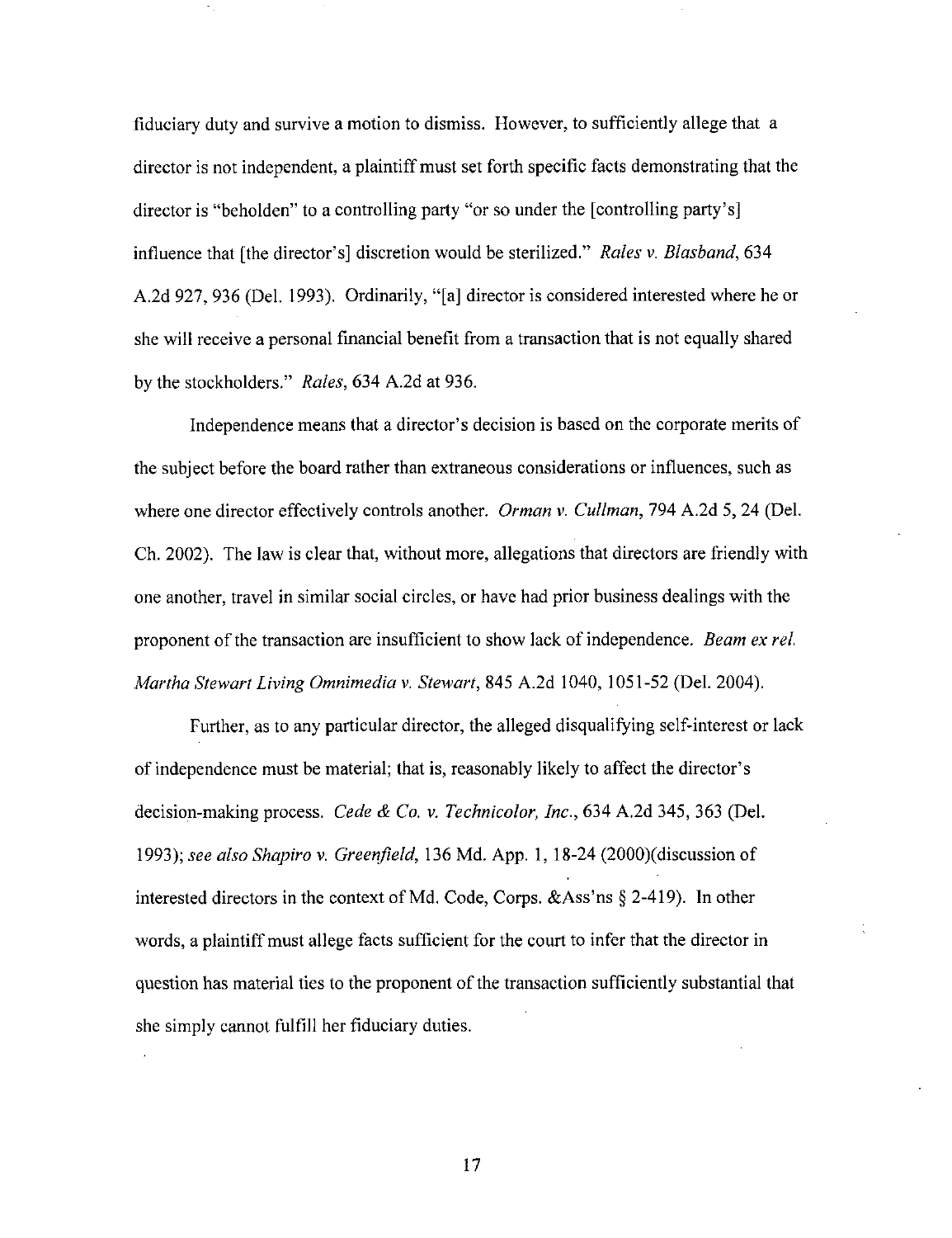Particularly with respect to a director's receipt of fees or other compensation for serving on the board (such as stock options), "allegations of pecuniary self-interest must allow the court to infer that the interest was of a 'sufficiently material importance, in the context of the director's economic circumstances, as to have made it improbable that the director could perform her fiduciary duties without being influenced by her overriding personal interest.'" In re General Motors (Hughes) Shareholders Litigation, 2005 WL 1089021 (Del. Ch. May 4, 2005) (citing In re General Motors Class H Shareholders Litigation, 734 A.2d 611, 617-18 (Del. Ch. 1999), aff'd, 897 A.2d 162 (Del. 2006). Interest or dependence will not be found or inferred merely because directors are paid for their services, were chosen initially at the behest of controlling stockholders or participated or approved the challenged transaction. See Werbowsky v. Collomb, 362 Md. 581, 610, 622 (2001)(discussing independence in the context of demand-futility).

With respect to compensation, the test is not simply that of whether the amount received in board fees seems like a lot of money to a "reasonable or ordinary person" or the "man on the street." Instead, the plaintiff must allege specific facts from which it at least could be inferred that the payments at issue are material to the particular director in question. *Cede & Co.*, 634 A.2d at 364.

All of the specific facts the plaintiffs have pled in this case regarding the "interestedness" of the members of the Special Committee have no legal merit. Receiving board fees does not make a director interested in a transaction, particularly when, as here, there are no factual allegations of materiality. The allegations regarding domination and control by Annaly either are quite conclusory or simply too general. Viewing the amended complaint in the light most favorable to the plaintiffs, they have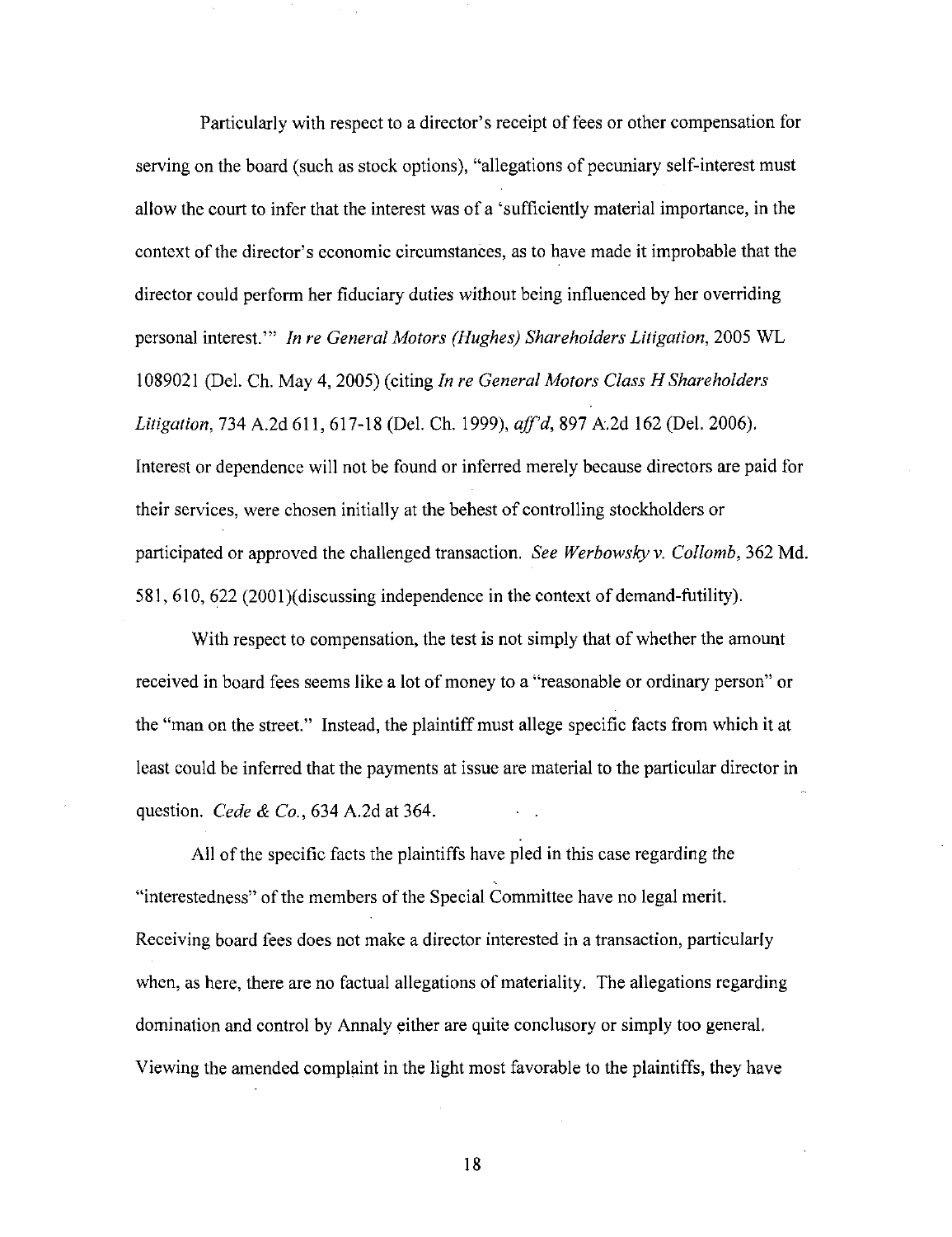insufficiently alleged that the Special Committee was either conflicted or controlled by Annaly, or interested in the transaction, or that their independence reasonably may be called into question.

Fundamentally, the plaintiffs' theory of the case rests on the notion that because CreXus was externally managed by an affiliate of Annaly there is virtually no transaction structure that would be appropriate whereby Annaly could acquire CreXus, absent a premarket check or an auction. This argument is made notwithstanding that Maryland law does not prohibit, and indeed permits, externally managed REITS<sup>19</sup>and to date, no Maryland appellate case has required a pre-market check or an auction. Some trial courts in Maryland have expressly rejected these contentions. E.g., Foster v. The Town and Country Trust, 2006 MDBT 2, 2006 WL 991000 (Feb. 24, 2006); Jasinover v. Rouse Co., 2004 MDBT 12, 2004 WL 3135516 (Nov. 4,2004); see J. HANKS, MARYLAND CORPORATION LAW § 6.6A at 195 (2012 Supplement).

This court likewise eschews plaintiffs' contentions that a pre-market check or an auction is required of a Special Committee in a related-party merger or other change of control transaction as a prerequisite to independence. This court rejects the plaintiffs' implicit structural bias argument, largely for the same reasons this court previously rejected it in the context of special litigation committees. *Boland Trane Associates, Inc.* V. Boland, 2012 MDBT 1 (June 6, 2012). The plaintiffs have offered nothing of substance to support their bald conclusion that other bidders were frightened off because of the signing of the merger agreement in the absence of a pre-market check.<sup>20</sup>

Ì

<sup>&</sup>lt;sup>19</sup> See Md, Code, Corps. & Ass'ns § 8-301(3), (4) & (9).

 $^{20}$  At oral argument, the court asked plaintiffs' counsel whether they knew of *any* other bidders who were chilled or scared off by the form or terms of this transaction. The response was that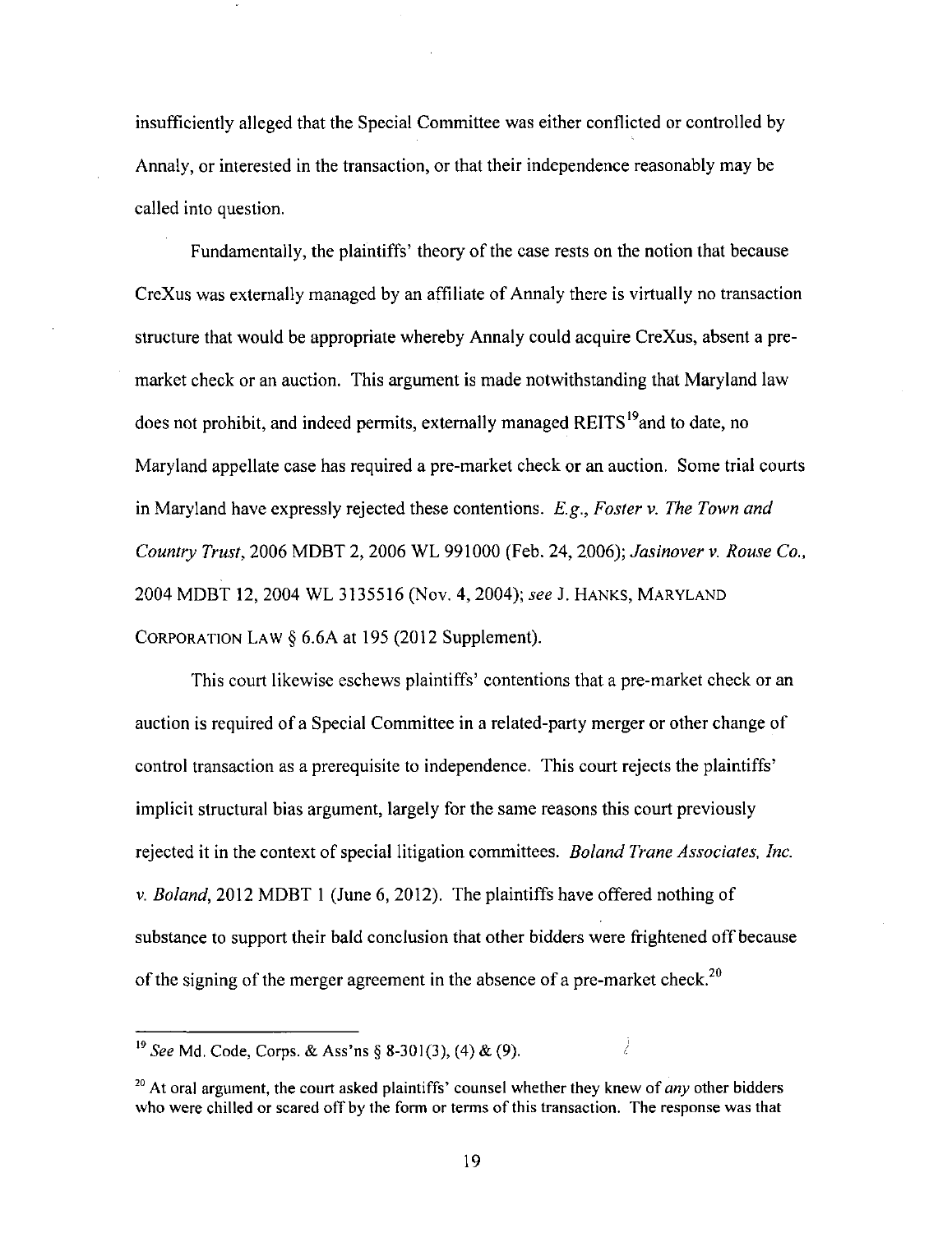In summary, insufficient facts have been alleged for this court to infer that the Special Committee was not disinterested or independent.

#### C. The Price and Process Claims

In Shenker v. Laureate Education, Inc., 411 Md. 317, 337 (2009), the Court of

Appeals essentially imposed  $Re v \cdot \frac{2l}{l}$  duties on directors of a Maryland corporation "at

least in the context of negotiating the amount shareholders will receive in a cash-out

merger transaction." Although the Court of Appeals phrased it somewhat differently, *i.e.*,

"corporate directors owe their shareholders fiduciary duties of candor and maximization

of shareholder value," Shenker, 411 Md. at 341, there does not seem to be any real

difference from Revlon in practical effect.<sup>22</sup> Under Shenker, "in a cash-out merger

transaction where the decision to sell the corporation already has been made,

shareholders may pursue direct claims against directors for breach of their fiduciary

duties of candor and maximization of shareholder value." Shenker, 411 Md. at 342

(emphasis added). To date, the Court of Appeals has not extended this holding beyond "a

cash-out merger when the decision to sell the corporation has already been made." J.

counsel had leamed of a single potential bidder but could not publicly disclose its identity. This speaks volumes. (Tr. at 61-62, Hearing of Aug., 7, 2013).

<sup>21</sup> In Revlon, Inc. v. MacAndrews & Forbes Holdings, Inc., 506 A.2d 173, 182 (Del. 1986), the Supreme Court of Delaware held that once the decision to sell the company is made, or a sale otherwise becomes inevitable, the directors have a duty to obtain the best price for the benefit of the shareholders. The Delaware Supreme Court has identified at least three scenarios in which a board might face Revlon duties: (1) when the company initiates an active bidding process to sell itself; (2) where, in response to a bidder's unsolicited offer, the company abandons its business strategy and seeks an alternative transaction; or  $(3)$  when the company's approval of a transaction results in a sale or a change in control. In re Santa Fe Pac. Corp. Shareholder Litigation, 669 A,2d59, 71 (Del. 1995).

 $22$  The Court of Appeals noted in Shenker that its holding was consistent with Revlon. 411 Md. at 350. The Court also noted, however, that Maryland does not follow Delaware in the context of unsolicited takeover bids, as long as there has not been a decision to sell the company.  $Id$ , 411 Md. at 349-50. Cf Unocal Corp. v. Mesa Petroleum Co., 493 A.2d 946 (Del. 1985)(applying enhanced judicial scrutiny to a hostile takeover).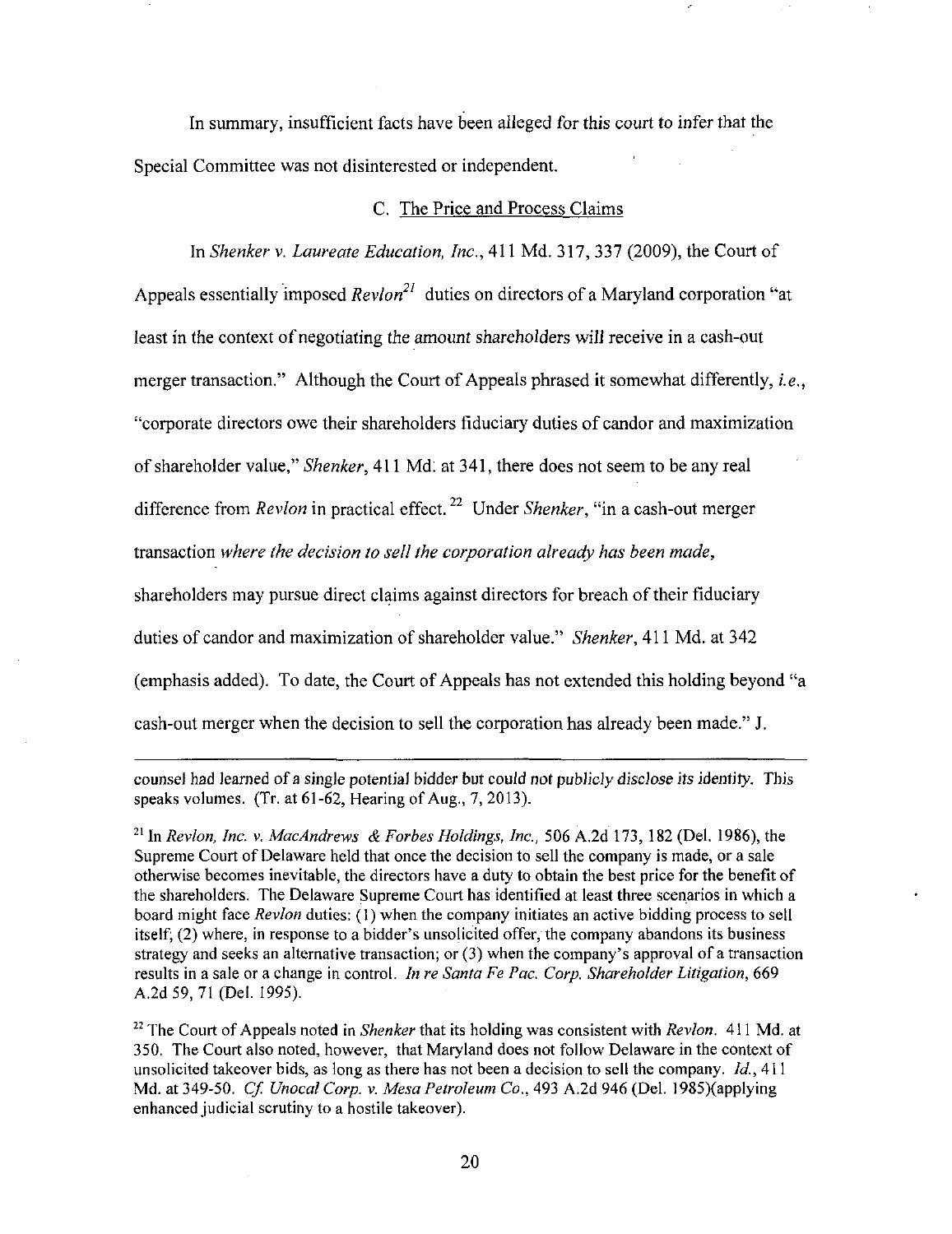HANKS, MARYLAND CORPORATION LAW § 6.6A at 192 (2012 Supplement). It remains to be seen whether the Court of Appeals will do so. In any event, because this case presents a cash-out merger, Shenker applies.

Shenker was decided in 2009, and the Court of Appeals in that case did not undertake to specify or delineate what directors are supposed to do other than to be loyal, tell the truth and maximize stockholder value. As a consequence, the court must seek guidance from other decisions.

Until the Court of Appeals rules otherwise, this court will continue to look to Delaware law to the extent that it is not inconsistent with Maryland law. See Boland Trane Associates, Inc. v. Boland, 2012 MDBT 1 (June 6, 2012)(applying to a large measure Delaware law to evaluate the work of a special litigation committee to the extent it did not conflict with the Court of Appeals' holdings in Boland v, Boland, 423 Md. 296 (2011)).

To recap, when a board of directors decides to sell a company for cash, it must obtain the best value reasonably attainable for the company's stockholders. Importantly, any favoritism displayed towards particular bidders must be justified solely by reference to the objective of maximizing stockholder value. If the directors bias or tilt the process for or against a bidder that is not for the purpose of maximizing the price the stockholders will receive for their shares of the company, there is a breach of fiduciary duty. See Mills Acquisition Co. v. Macmillan, Inc., 559 A.2d 1261, 1282-83 (Del. 1989). However, judicial review in this context is not a license for courts to "second guess reasonable, but debatable, tactical choices that directors have made in good faith." In re Toys "R" Us Shareholder Litigation, 877 A.2d 975, 1000 (Del. Ch. 2005). A court's task is simply "to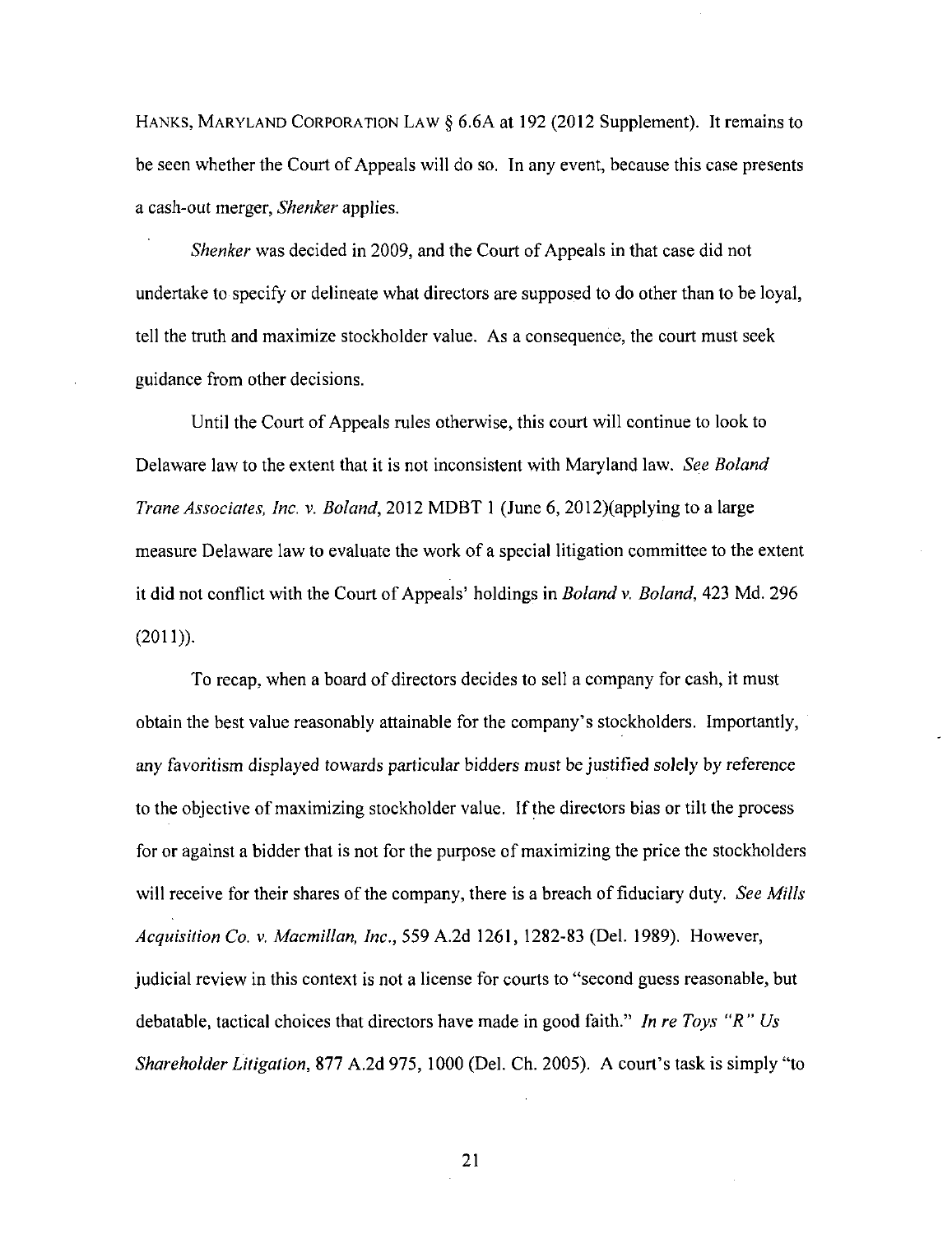examine whether the directors have undertaken reasonable efforts to fulfill their obligations to secure the best available price [and the best available terms], and not to determine whether the directors have performed flawlessly." *Id.*, at 1001 (quoting *In re* Pennaco Energy Inc., 787 A.2d 691, 705 (Del. Ch. 2001)).

Moreover, there exists no fixed litany or playbook that must be followed and directors are allowed to consider a host of business factors. See Paramount Communications, Inc. v. QVC Network, Inc., 637 A.2d 34, 43-45 (Del. 1994). Further, it is doubtful that the Court of Appeals will invariably require an auction, a heated bidding contest or a "market check" before the target in a cash-out merger may safely enter into a definitive merger agreement. J. HANKS, MARYLAND CORPORATION LAW § 6.6A at 195- 96 (2012 Supplement). Of course, deal protection devices afforded the putative buyer by the target "must be balanced against the costs of possibly precluding or chilling the opportunity for other bidders to make offers." Id. at 196-97.

The court rejects the plaintiffs' argument that the mere signing of a merger agreement with Annaly, without first engaging in a market check, either scared off potential bidders or resulted in a failure to maximize stockholder value. As a matter of pleading, there are no facts alleged to suggest that this was the case. As a matter of logic this contention is inconsistent with business realities. To the contrary, the agreement with Annaly established a floor for a cash-out the transaction, not a ceiling. And that floor was adequately tested in this case by a post-agreement market check. Sixteen potential bidders requested a non-disclosure agreement during the go shop period, and eight of these potential bidders submitted signed agreements. See In re the MONY Group Inc. Shareholder Litigation, 852 A.2d 9, 19 (Del. Ch. 2004)("[A] board can fulfill its duty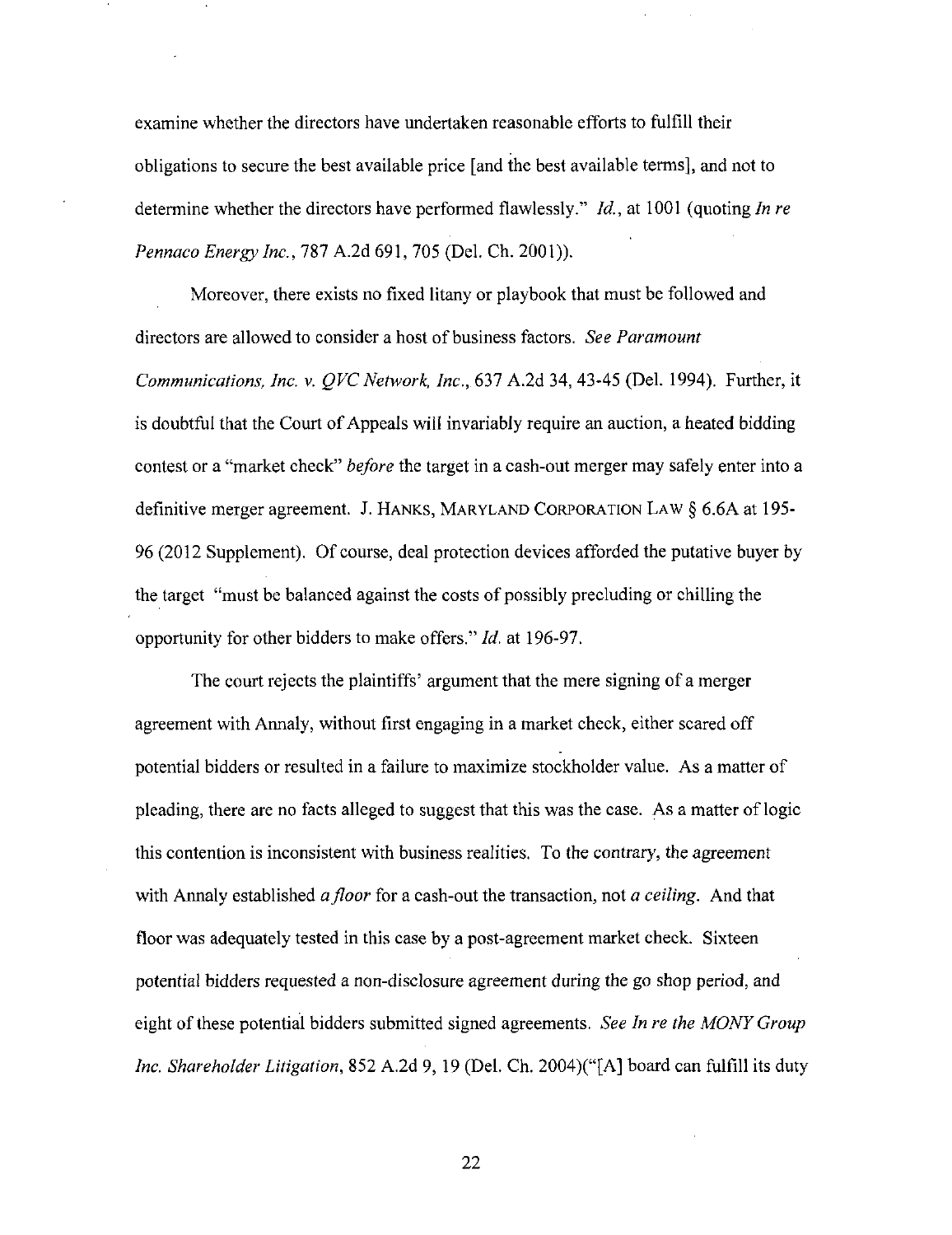to obtain the best transaction reasonably available by entering into a merger agreement with a single bidder, establishing a 'floor' for the transaction, and then testing the transaction with a post-agreement market check."). There are no factual allegations in the amended complaint that any potential bidder which, like Annaly, signed a nondisclosure agreement with CreXus, did not have access to the exact same information that was available to Annaly.

The fact that no other bidder came forward and was willing to pay more than the \$13.00 per share, *i.e.*, \$720.8 million in cash, that was offered by Annaly is hardly startling news. $^{23}$  See Barkan v. Amsted Industries, Inc., 567 A.2d 1279, 1287 (Del. 1989)("[W]hen it is widely known that some change of control is in the offing and no rival bids are forthcoming over an extended period of time, that fact is supportive of the board's decision to proceed."). Here, the Special Committee negotiated for and obtained a 45 day go shop period, and had the right to negotiate with *any* bidder which put forth a superior proposal. These were reasonable and effective protectors of stockholder value under the circumstances of this case. The simple fact that no one in the REIT community was willing to pay more than \$13.00 a share in cash for CreXus does not give rise to the inference that the process was flawed or that the price was inadequate. It means simply that no one wanted to put up the cash needed to top Annaly's bid. Although a target company (or other potential bidder) might desire, or even achieve in some cases a longer go shop period or a lower termination fee, the merger agreement in this case afforded a

<sup>&</sup>lt;sup>23</sup> The thinness of the amended complaint in this regard is illustrated by  $\P$  74 and 75, which apparently were included to show that the price was inadequate by quoting "outside sources." Paragraph 74 references a criticism of the transaction in an article (author unknown, methodology unknown) found on the website, The Motley Fool. Paragraph 75 alleges that a single stock analyst predicted a price target of \$16.00 for CreXus stock. The factual basis for this prediction is not stated. This is hardly the stuff on which to base any conclusion about price.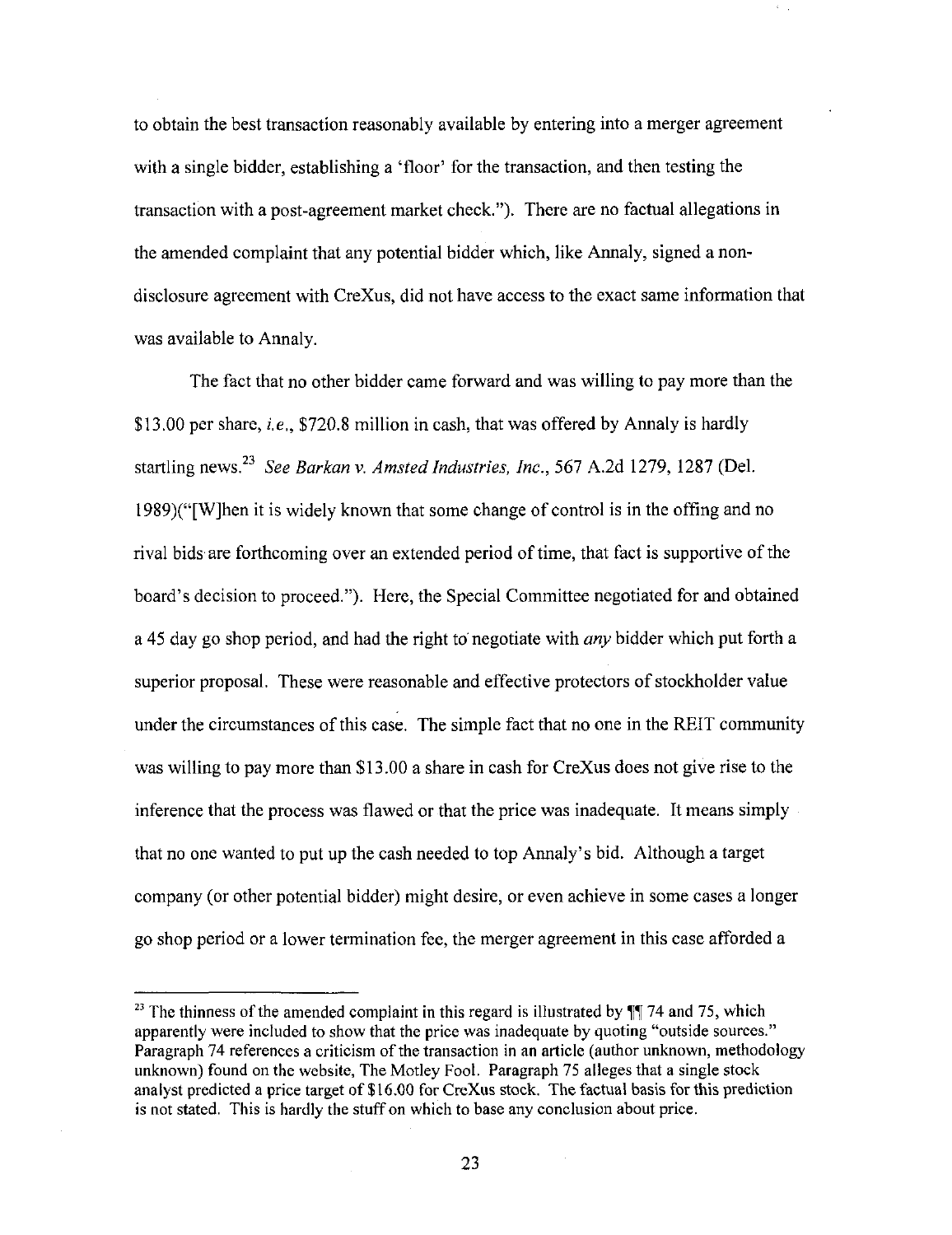reasonable and effective post-signing market check. See In re Tops Company Shareholders Litigation, 926 A.2d 58, 86-87 (Del. Ch. 2007).

The matching right afforded Annaly in this case was not unreasonable. Annaly was limited to only three business days in which to match a competing offer. Matching rights "are hardly novel and have been upheld by [the Delaware Court of Chancery] when coupled with termination fees despite any additional obstacle" such devices present. In re Lear Corp. Shareholder Litigation, 926 A.2d 94, 120 (Del. Ch. 2007). This device can be overcome by other bidders in real world situations, if that bidder actually has a superior offer and wants the assets of the target company. See In re Tops Company Shareholders Litigation, 926 A.2d at 86; Ace Ltd. v. Capital Re Corp., 747 A.2d 95, 107 (Del. Ch. 1999). This is especially true in this case because a superior bidder only had to cover more than 75% of the value of CreXus, as compared with the 100% the Special Committee required of Annaly under the merger agreement. As a consequence, it was not unreasonable for the Special Committee to afford Annaly the assurance of matching rights in this case as a safeguard in the case of a bidding war. See In re Cogent, Inc,. Shareholder Litigation, 1 A.3d 487, 502 (Del. Ch. 2010).

Critically, as well, the plaintiffs misapprehend the import of the termination fee in this case. First, at  $$ 25$  million, the termination fee is a small percentage of the total value of the transaction, which exceeded \$720 million. In re Netsmart Techs., Inc. Shareholder Litigation, 924 A.2d 171, 177 (Del. Ch. 2007); In re Pennaco Energy, Inc. Shareholder Litigation, 787 A.2d 691, 707 (Del. Ch. 2001). Of at least equal importance in this case is the fact that CreXus would have to pay FIDAC a termination fee *regardless* of the identity of the acquirer. Under the agreement the Special Committee negotiated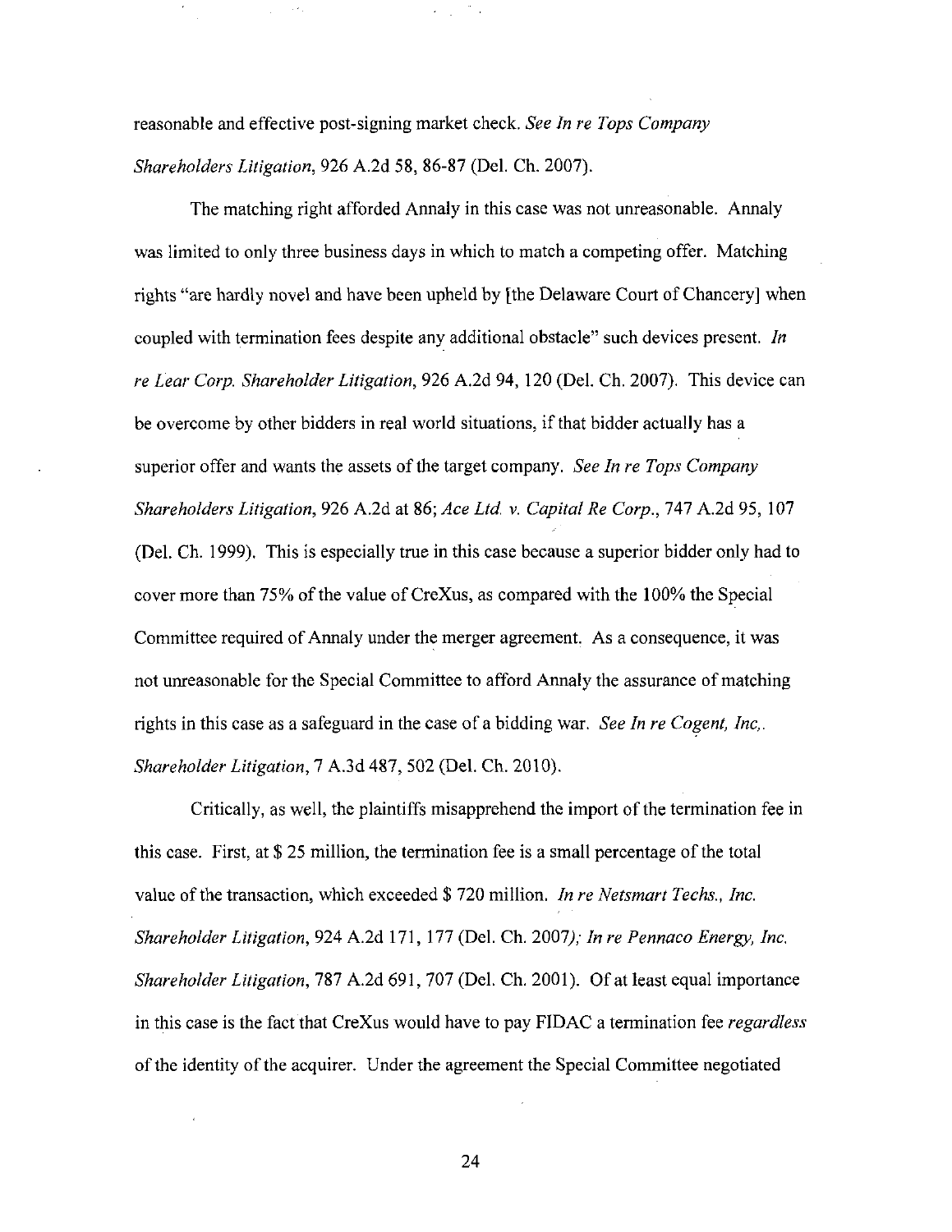with Annaly, any termination fee due to Annaly would be credited against any termination fee owed to FIDAC. As a consequence, third party bidders would be in no worse position in respect of the FIDAC termination fee had CreXus not already signed the proposed merger agreement with Annaly. This is hardly an act of favoritism towards Annaly.

Termination fees are regularly used, and well understood, deal protection devices. A termination fee that does not exceed  $3%$  of the value of the transaction ordinarily is held to be reasonable. In re Cogent, Inc., Shareholder Litigation, 7 A.3d 487, 502-04 (Del. Ch. 2010). Among other things, termination fees protect the usually substantial investment of the first bidder against "free riding" by another bidder. At that point, a majority of the work already has been done (documents have been collected and reviewed, and key merger terms fleshed out) and the initial bidder stands to lose much in terms of time and money. See McMillan v. Intercargo Corp., 768 A.2d 492, 505 (Del.) Ch. 2000). In short, the deal protection devices complained of by the plaintiffs in this case, singly or in combination, have not been shown to be unreasonable and do not rise to the level of a breach of fiduciary duty. See in re Cogent, Inc. Shareholder Litigation, 7 A.3d at 508-09 (viewing deal protection devices in the aggregate).

#### D. The Disclosure Violations

The plaintiffs also contend generally that the Schedule 14D-9's disclosures were inadequate or misleading. For example, they complain that the Special Committee and Lazard relied on financial information provided by FIDAC but failed to disclose the limitations of this information. $24$ 

<sup>&</sup>lt;sup>24</sup> Amended Complaint at  $\P$ <sup> $\uparrow$ </sup> 29, 57-62.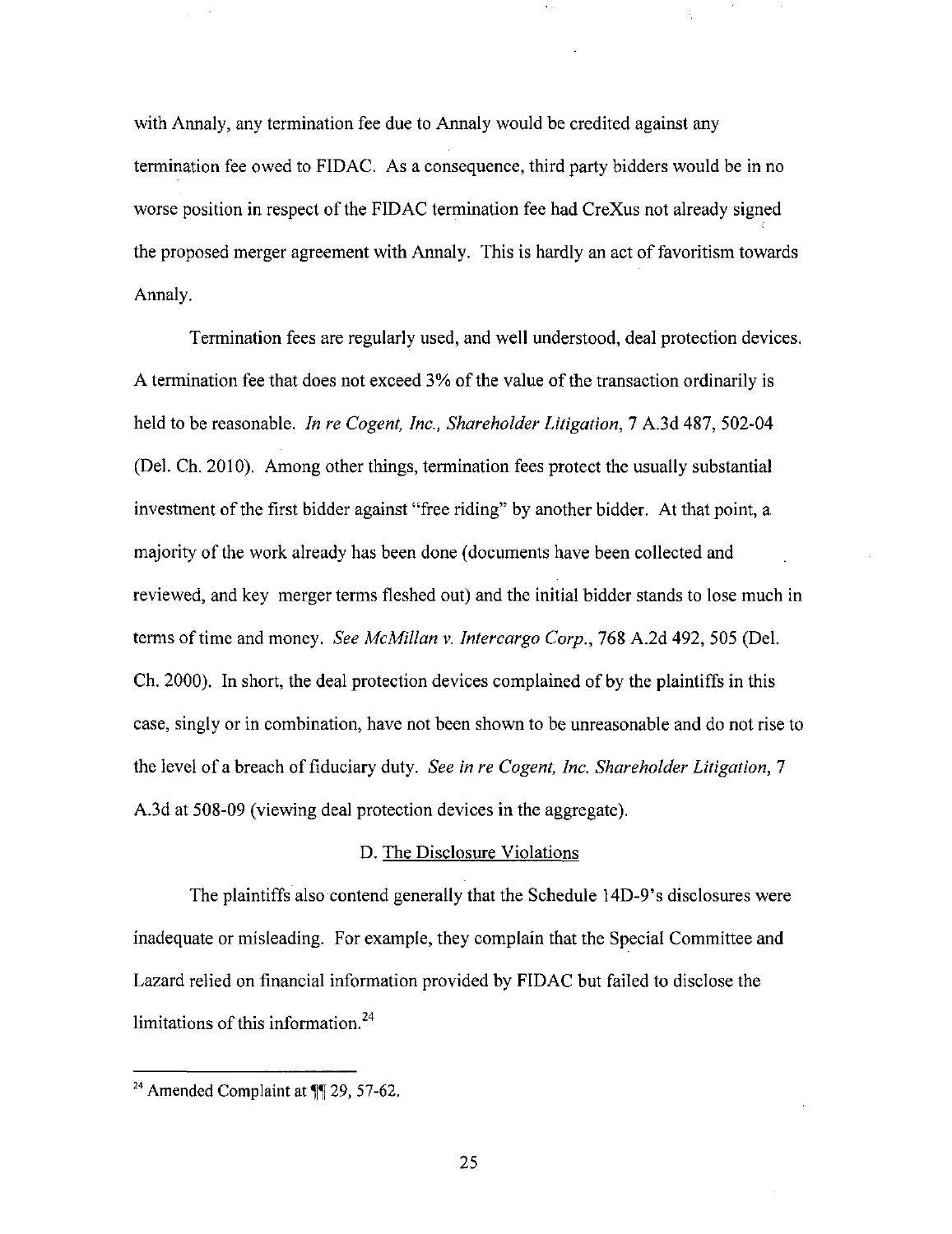When directors of a Maryland corporation seek stockholder approval for a merger, they have a duty to provide all material facts relevant to making an informed decision. Shenker, 411 Md. at 341-42; see Arnold v. Society for Savings Bancorp, Inc., 650 A.2d 1270, 1277 (Del. 1994). Directors also must avoid making materially misleading or partial disclosures, which distort the history of actual events or skew material facts. Emerald Partners v. Berlin, 726 A.2d 1215, 1223 (Del. 1999). In other words, fulfillment of the duty of candor is paramount when seeking stockholder action. Malone v. Brincat, 722 A.2d 5, 11 (Del. 1998).

The court in this case must consider whether the information relied on by the Special Committee in its decision-making process was adequate. In this regard, the plaintiffs challenge the Special Committee's use of the financial projections prepared by FIDAC. These projections were requested by the Special Committee and Lazard so that they could evaluate Annaly's offer. The projections at issue were not pre-existing FIDAC projections or projections supplied by Annaly to support its offer.

Further, the amended complaint does not contend that FIDAC's projections were understated or flawed in any way, or that Lazard considered them to be inadequate. And it is disclosed in the Schedule 14D-9 that the projections were prepared by FIDAC at the request of the Special Committee and used by Lazard. The court simply does not apprehend this to be problematic. As FIDAC was the manager of CreXus, and ran its day-to-day operations, who else would the Special Committee took to for financial information? Where could the Special Committee find a more reliable source of information, separate from the entity which was contractually bound to supply correct information?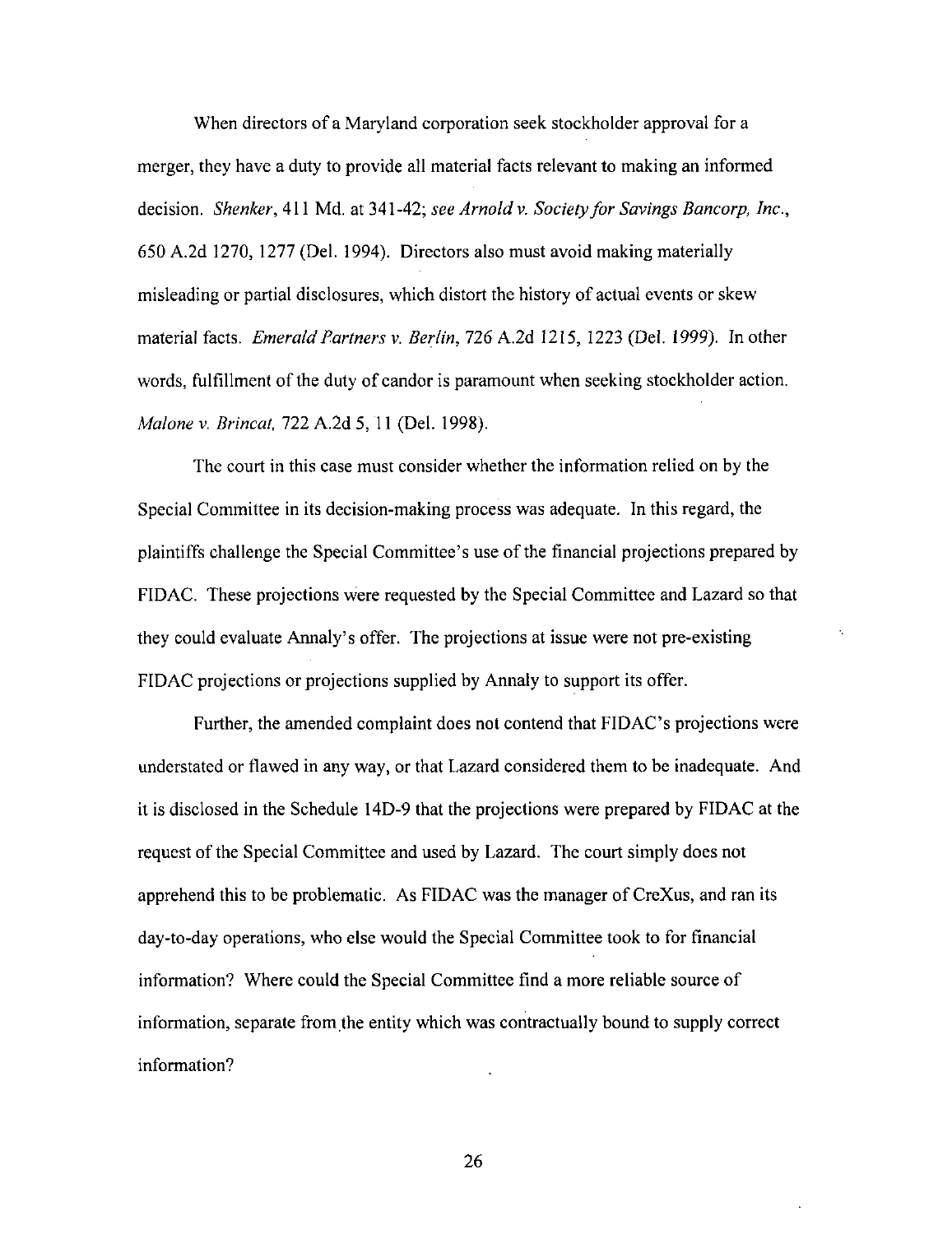The plaintiffs' generalized complaints about price and Lazard's "inadequate" financial analyses are even more baffling. Lazard's comparable company analysis implied a range of \$12.26 to \$14.62 per share. The discounted cash flow analysis implied a range of \$12.10 to \$14.15 per share. The transaction analysis implied a value of \$12.68 to \$15.04 per share. All of this is set forth in detail in the fairness opinion. Yet, nowhere in the amended complaint is there a single criticism of Lazard's methodologies or the value conclusions in its fairness opinion.<sup>25</sup> At bottom, the alleged deficiencies do not go to the validity or the clarity of the information presented.

In order to trigger a duty of further disclosure, the information at issue must be material to the transaction and to the stockholders' understanding of the transaction. *Basic Inc. v. Levinson*,  $485 \text{ U.S. } 224, 231-32$  (1988). Tellingly, the plaintiffs give no reasons in the amended complaint as to why a stockholder would want or need any of the information the plaintiffs claim was omitted from the schedule 14D-9. Loudon v. Archer-Daniels-Midland Co., 700 A.2d 135, 141-42 (Del. 1977). In other words, the plaintiffs have not pled how any of the allegedly omitted information was material. Nor is anything pled about how, absent further disclosures, a stockholder could not make a reasoned, informed decision as to how to vote on the transaction. See Arnold v. Society for Savings Bancorp., Inc., 650 A2d at 1287. The law does not require "a play-by-play description of every consideration or action taken by a Board, especially when such information would tend to confuse stockholders or inundate them with an overload of information." In re Cogent, Inc. Shareholder Litigation, 7 A.3d at 511-12 (footnote omitted).

 $25$  Schedule 14D-9 at 17-24.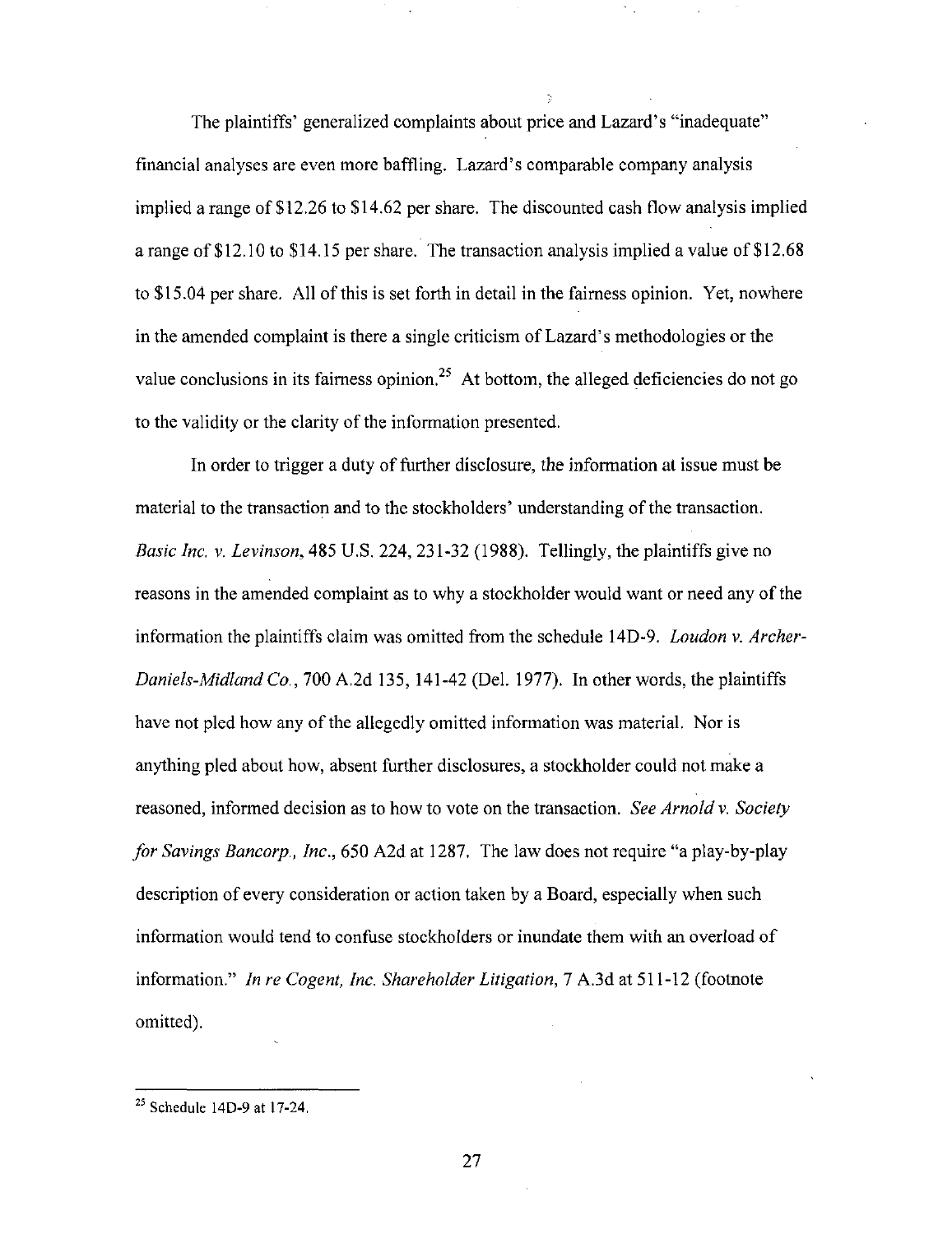Having carefully reviewed the amended complaint, the court is certain that no disclosure violation has been properly pled in this case. Nothing complained of rises to the level of a material misstatement or omission.

# E. "Entire Fairness"

At oral argument, the plaintiff raised for the first time in the case the concept of entire fairness, which has been adopted in Delaware as a standard of judicial review in connection wilh certain controlling shareholder and interested party transactions. See Kahn v. Tremont Corp., 694 A.2d 422 (Del. 1997); Kahn v. Lynch Communications Systems, Inc., 638 A.2d 1110, 1115-1118 (Del 1994).<sup>26</sup> Although both Kahn cases are cited in the table of cases in the plaintiffs' brief, there is no discussion whatsoever of entire fairness in the text of that brief. The only standard of review referred to by the plaintiffs is business judgment, along with arguments as to why it should not apply in this case.

Ordinarily, a court is not required to address an argument that is not sufficiently set forth in a party's brief. See Abbott v. State, 190 Md. App. 595,  $631-32$  n. 14 (2010); Honeycutt v. Honeycutt, 150 Md. App. 604, 618 (2003) cert. denied, 376 Md. 544 (2003).

Among other reasons, to do so would be unfair to the opposing party who had no opportunity to consider the argument, respond in writing or prepare for oral argument. See DiPino v. Davis, 354 Md. 18, 56 (1999).

Although the court is quite familiar with the Kahn line of cases, and the entire fairness standard of review that Delaware has adopted, it would be patently unfair and

 $26$  Additional discussions by the Delaware Supreme Court of entire fairness are found in Americas Mining Corp v. Theriault, 51 A.3d 1213 (Del. 2012) and Emerald Partners v. Berlin, 726 A.2d 1215 (Del. 1999).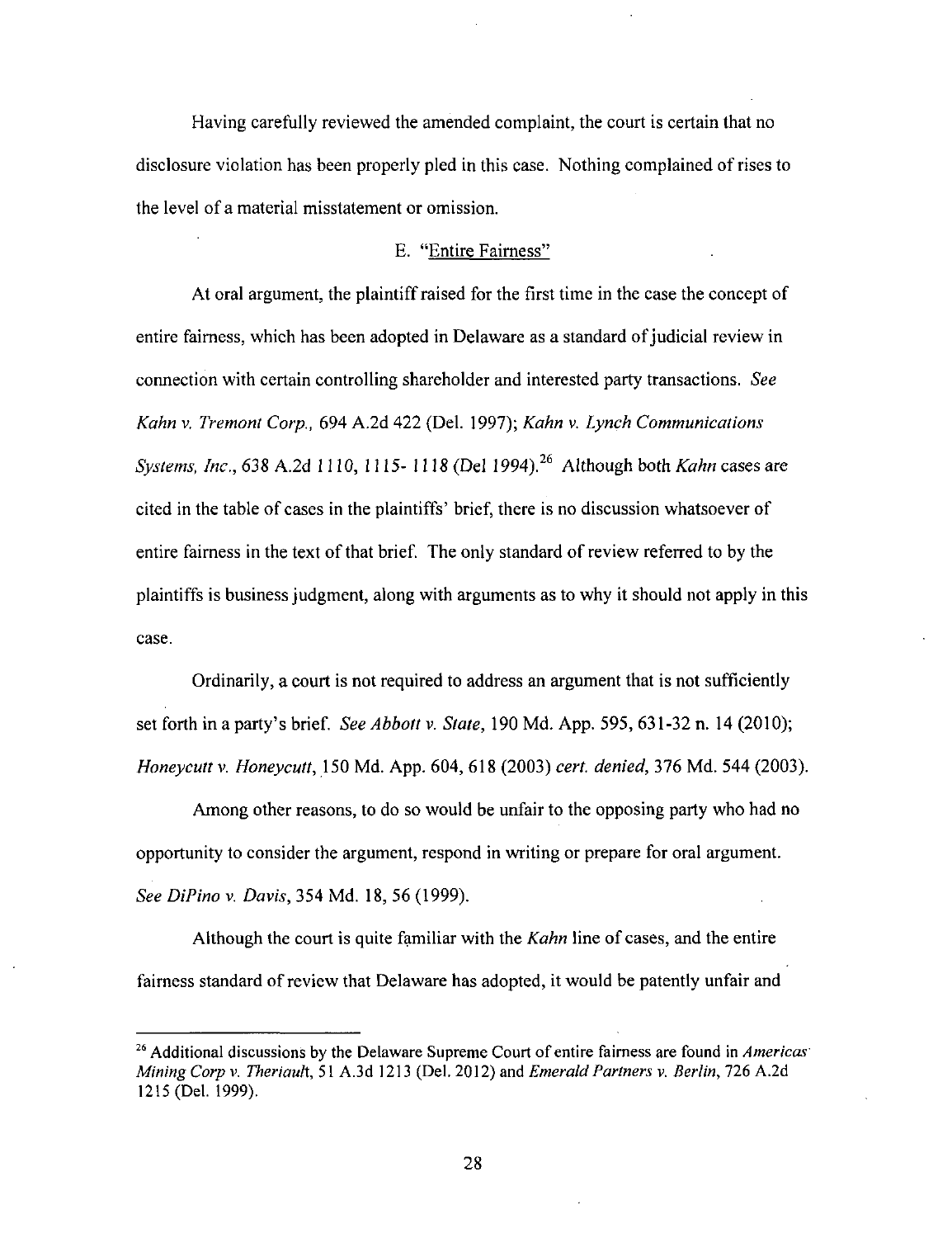unwise for several reasons to address it in this case. First, the doctrine has not been squarely adopted by the Court of Appeals or the Court of Special Appeals in any context. It was specifically rejected by the Court of Special Appeals in evaluating the work of a special litigation committee in a demand-refused stockholder derivative suit. Bender v. Schwartz, 172 Md. App. 648, 670-73 (2007).<sup>27</sup> As well, it appears to have been rejected, albeit implicitly, by the Court of Special Appeals in Whittman v, Crooke, 120 Md. App. 369, a case which involved a direct action by stockholders challenging a merger.<sup>28</sup>

Second, the defendants did not have the opportunity to brief the question because the plaintiffs did not raise and argue this issue in their motion papers. Third, the court has not had the benefit of any cogent analysis of the doctrine or its application to this case, orally or in writing, by any party.

Fourth, this area of the law continues to evolve, even in the Delaware Court of Chancery. As recentiy as May, 29, 2013, Chancellor Strine issued a published opinion

<sup>&</sup>lt;sup>27</sup> Of course, *Bender* preceded the Court of Appeals' decision in *Boland*, and the utlimate implications of *Boland* remain uncertain. Some practitioners have advised their clients not to appoint special litigation committees in light of the procedural hurdles newly created by the Court of Appeals in *Boland*, believing that the utility of the device has been much diminished due to the novel procedural hoops created by the Court's so-called "enhanced Auerbach" level of judicial scrutiny. See Auerbach v. Bennett, 393 N.E.2d 994 (1979). Dissenting in Boland, Judge Battaglia presciently observed; "What the majority does in its opinion is introduce a new standard of judicial review for a refusal to pursue litigation in a shareholder derivative action when a disinterested special litigation committee has recommended against pursuit of litigation." Boland, 423 Md. at 374 (Battaglia, J. dissenting). Commentators have been equally critical ofthe majority's approach, noting that *Boland* upset "settled law and imposed unnecessarily difficult standards for the composition of special litigation committees and for the conduct of their investigations and conclusions." J. HANKS, MARYLAND CORPORATION LAW § 7,21[c] at 276.14 (2012 Supplement)(footnote omitted).

<sup>&</sup>lt;sup>28</sup> It may well be that entire fairness was neither briefed nor argued in Wittman. That may explain the absence of any reference to that doctrine in Chief Judge Murphy's opinion for the court. Nevertheless, the reasoning of *Wittman* lends support to the notion that, under Maryland law, even interested party transactions may be ratified by the stockholders, as long as there is full disclosure of all material information, thereby extinguishing claims for breaches of fiduciary duty (perhaps excepting the duty of loyalty). 120 Md. App. at 377-78.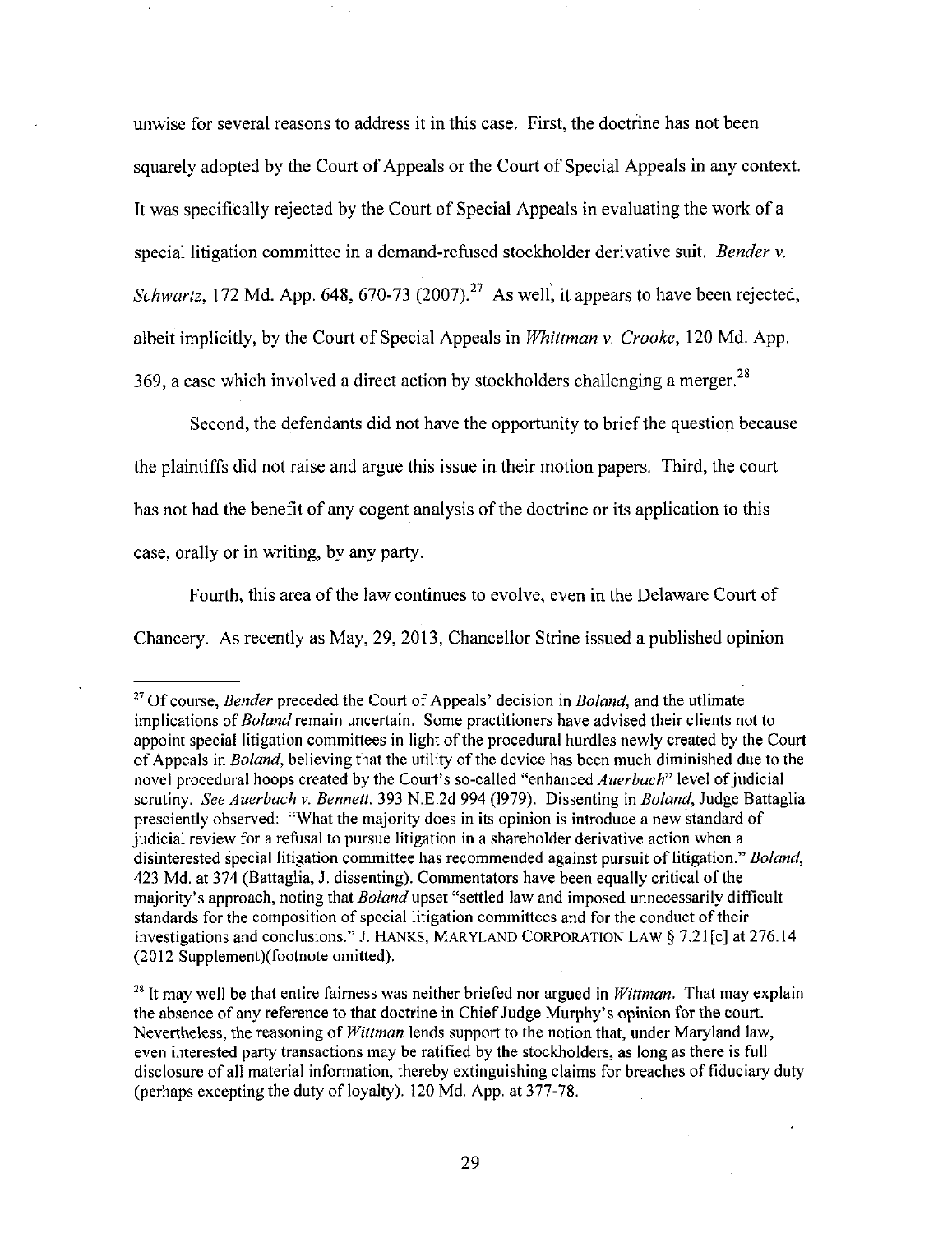holding that, as a matter of first impression, business judgment and not entire fairness would apply when an interested party transaction is both approved by an independent special committee and a vote of the majority of the stockholders unaffiliated with the controlling stockholder. In re MFW Shareholder Litigation, 67 A.3d 496 (Del. Ch.  $2013$ ).<sup>29</sup>

For these reasons, the court declines to address the issue in this case.<sup>30</sup>

#### F. Breach of Fiduciary Dutv

The court has already described why the complaint is deficient as to any breach of fiduciary claim against CreXus or its directors. The claim against Annaly too is deficient.

As an initial matter, no facts are alleged that Riordon or Kazel (concededly affiliates of Annaly), did anything at all. They were not on the Special Committee and they did not vote on the transaction. There are simply no facts alleged as to how these individuals may have breached any duty owed to the CreXus or its Stockholders and, as a consequence, there is nothing in this regard to impute to Armaly.

In addition, although Annaly owned 12.4% of CreXus at the time the merger agreement was signed, this level of stock ownership is far from the amount needed to control CreXus under the facts of this case. Offering to buy CreXus is not a breach of

<sup>&</sup>lt;sup>29</sup> Chancellor Strine alluded to this modification to the Kahn v. Lynch rule of entire fairness in In re Cox Communications, Inc., Shareholders Litigation, 879 A.2d 604, 642 (Del. Ch. 2005). The Court of Chancery previously had applied this rule to transactions involving a third party where the alleged controlling stockholder was affiliated with the target, not the acquirer. In re John  $Q$ . Hammons Hotels, Inc. Shareholder Litigation, 2009 WL 3165613 (Del. Ch., Oct. 2, 2009). It was recently reaffirmed in Southeastern Pennsylvania Transportation Authority v. Volgenau, No. 6354, 2013 WL 4009193 (Del. Ch., Aug. 5, 2013).

 $30$  Chancellor Strine's approach has much to recommend it as it would fairly replicate an arm'slength merger with a third party. Such an approach also would provide much needed certainty in corporate transactions. If the parties (and their counsel) know what to do in order to avoid costly litigation, they likely will do it. See In re MFW Shareholder Litigation, 67 A.3d at 526-36.